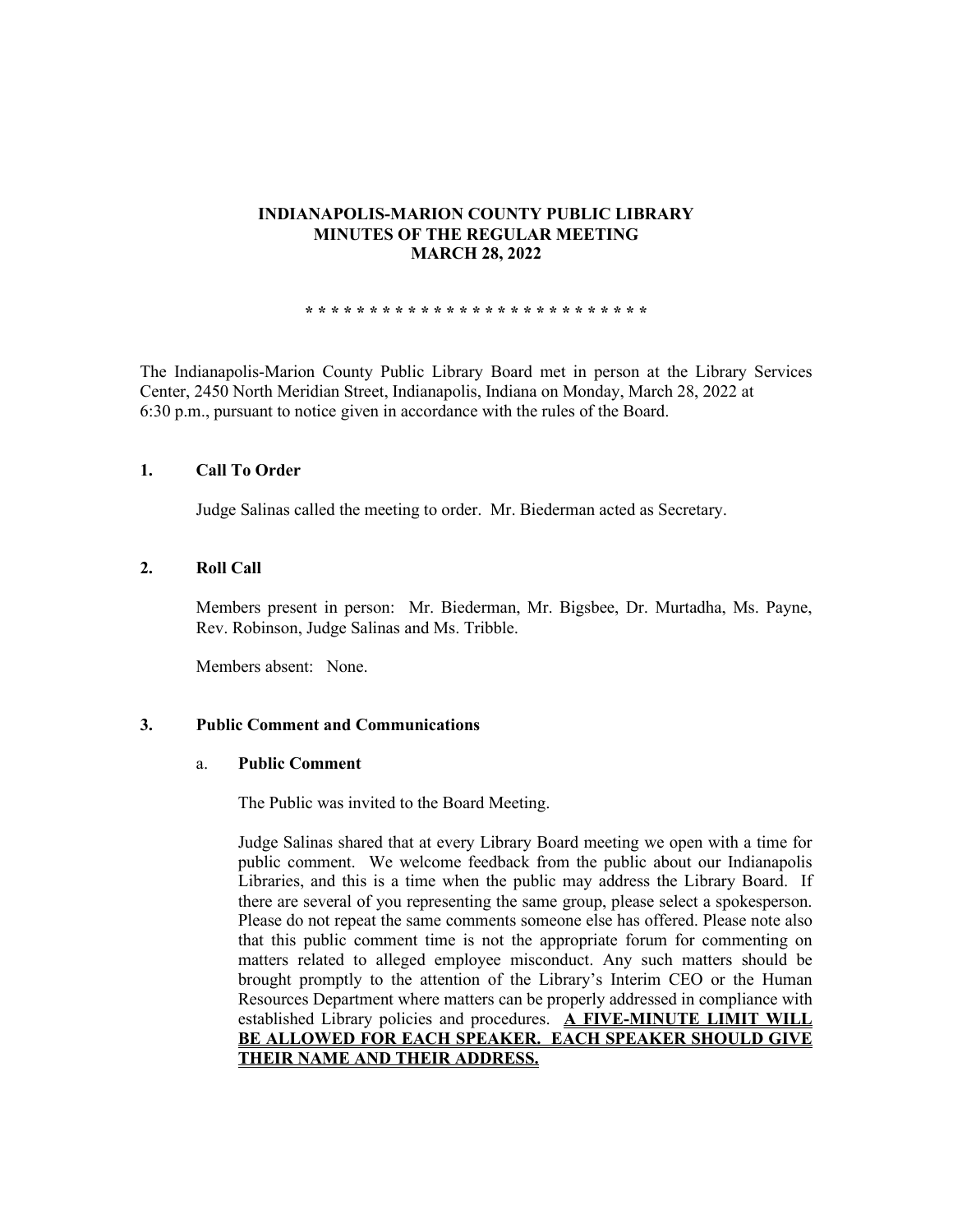Good Evening,

I am Julie Fore, a staff member at the Warren Branch of the Indianapolis Public Library. I am here tonight to speak on the behalf of the Library's Union about the 2022 Climate Study Report issued by the Ice Miller Racial Equity Solutions Team last week.

First of all, the Union would like to thank all of the Library workers who took the time to complete the survey. We'd also like to thank those who participated in the focus groups and interviews. The Union values the commitment this show towards transforming the Library's culture. Thank you.

The Union membership is still reading and processing the report. We will have further recommendations to put forward, at a later date.

The Union will continue to fight for positive change so that library workers can do what we love-help the people of Indianapolis. We are eager to work with all of those who will be involved in this process of change.

Thank you for your time tonight.

Julie Fore Warren Branch Indianapolis Public Libraries

Additionally, another employee of IndyPL made the following statement at this time:

*Good evening.* 

*My name is Michael Torres. I am a resident of Brookside Park North.* 

*"Winning our union means a voice in our workplace and a chance to improve working conditions for ourselves, our colleagues and those who will follow us for generations to come," museum archivist and union member Anna Feuer said in a news release.*

*While the unionization process varies depending on the unionizing body and institution, worker demands remain consistent across the board: They want equity—monetary, social, and cultural—and the ability for frontline workers to participate in decision making.*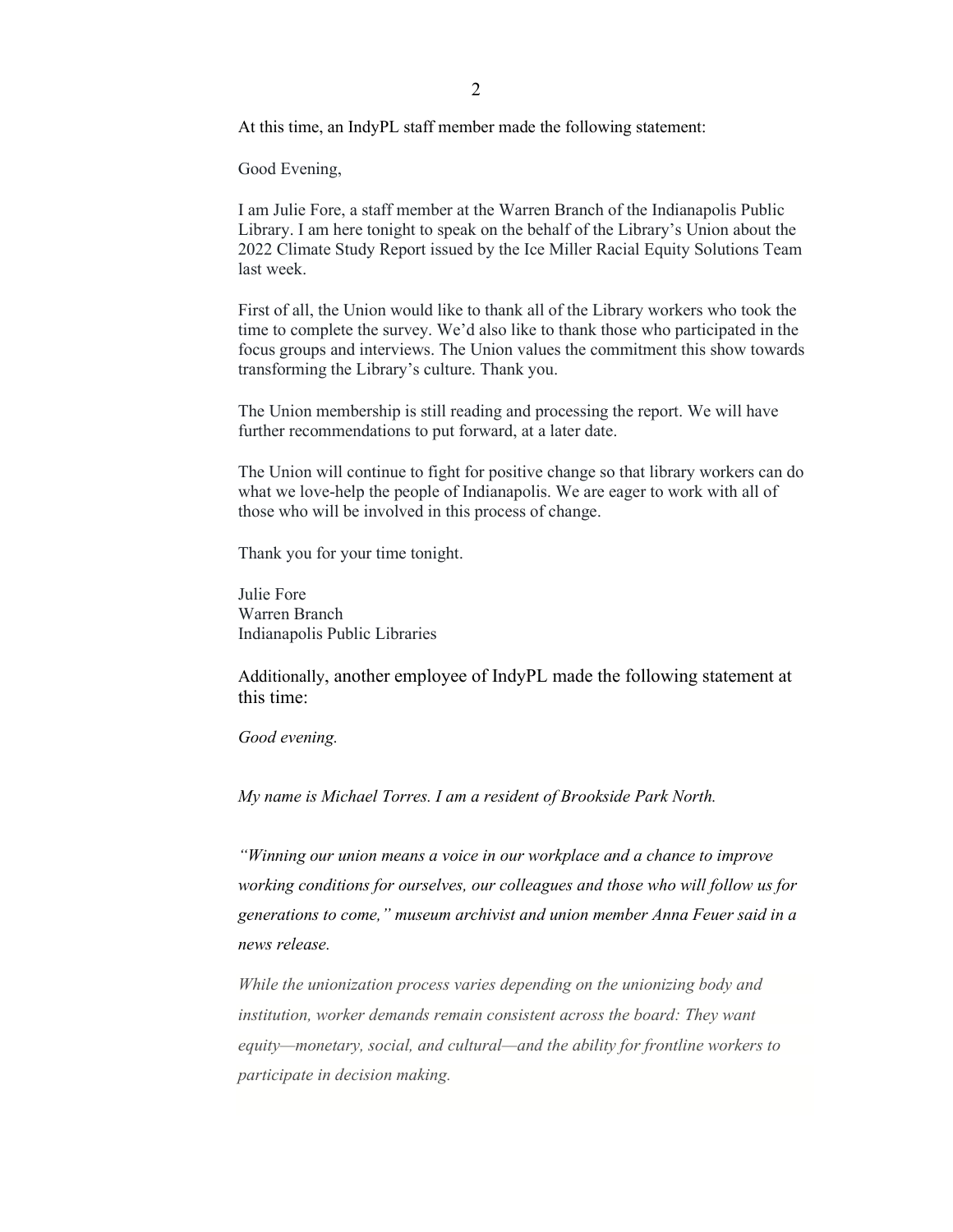*In Maryland, Baltimore County Public Library workers have joined the International Association of Machinists and Aerospace Workers.*

*In Colorado, Denver Public Library (DPL) staffers formed Denver Public Library Workers United, a unit of the Communications Workers of America Local 7799. Curators at University of Michigan teamed up with an existing campus union, the Lecturers' Employee Organization (LEO), American Federation of Teachers Local 6244, in 2021. LEO is a union for non-tenure-track faculty on all three University of Michigan campuses.*

*Employees at the Art Institute of Chicago voted to form a union, formally recognizing the Art Institute of Chicago Workers United. The first major museum union in Chicago will represent 266 Art Institute employees including art installers, curators, custodians, librarians and retail workers.*

*A unionization vote at the associated School of the Art Institute is being tabulated, if successful, 249 academic advisers, administrative assistants, mailroom workers and other school employees would join the nascent union under a separate bargaining agreement.*

*These comments and words are from two articles one, in the March 2022 American Libraries Magazine titled; Getting Organized: More library staffers are turning to unions for security and social equity by Cazz Bazler and a January 2022 article from the Chicago Tribune by Robert Channick that summarizes that Library unionization efforts are blooming around the county, taking place in the public, private and academic institutions of all sizes.*

*I am a Public Service Associate at Central library with twenty-five years at IndyPL. Some of my duties are Quick reference, Customer Service, minor collection duties, but mostly all things that come to the Atrium Information desk at Central. My years at IndyPL, so far, have been under four CEO's, soon to be five and two Interims.* 

*My role as elected president of our union is to respond and support our members,*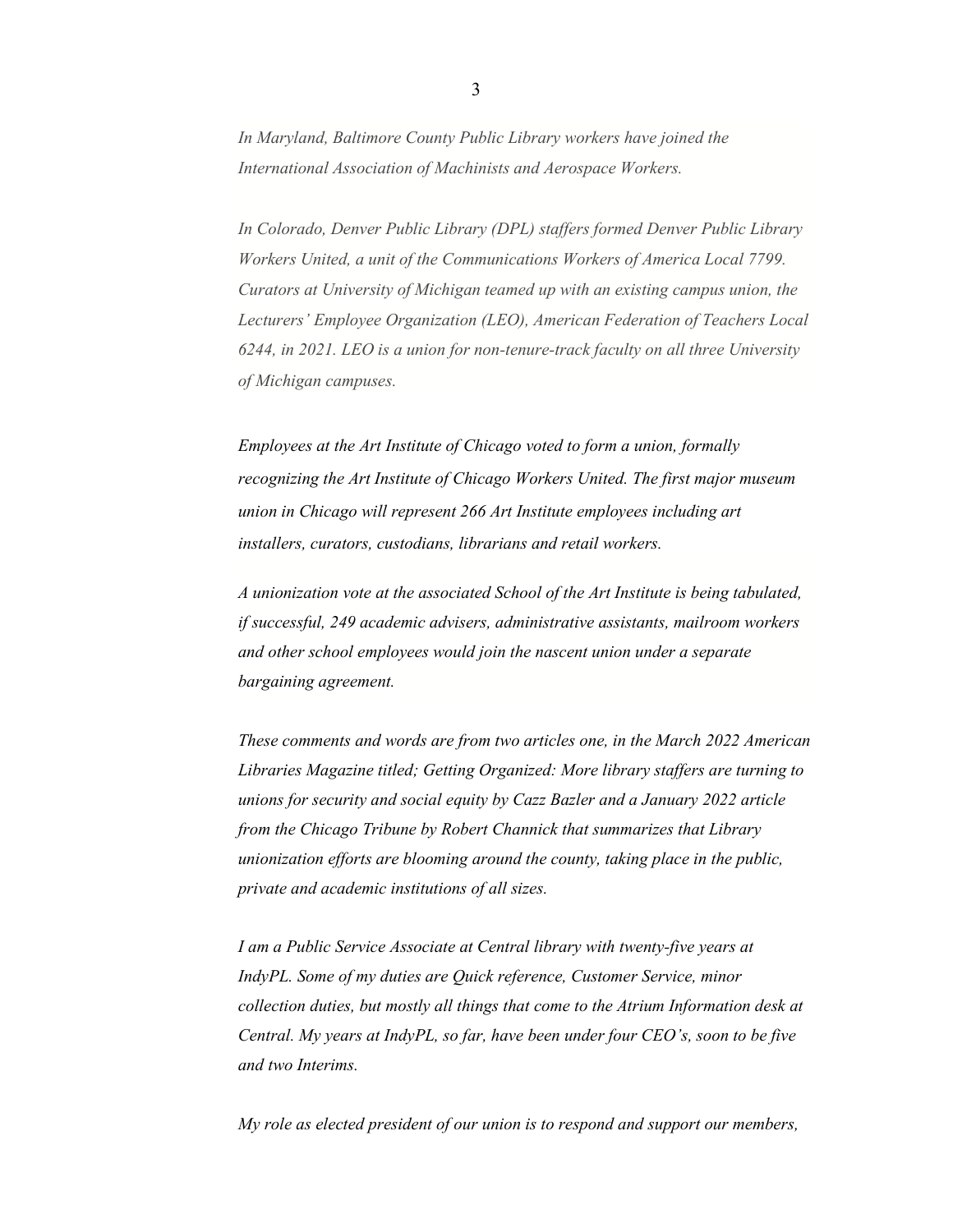*their grievances, their concerns, and their overall representation. I don't create issues. Rarely can any union claim to speak for all its members, but those who choose to participate and do the work are the core of our Local, as in most* 

*organizations. Extending our outreach to all our members is a work in progress as with most organizations. I will always have the best interests of the community through service and its best assets, those who make it all happen.*

*Thank you.*

# b. **Dear CEO Letters and Responses**

Judge Salinas made the following announcement:

As we intend to focus this evening's conversation primarily on the climate study results, the Library Board has decided to forego the reading of electronicallysubmitted public comments and instead place them in the publicly-available meeting minutes. Additionally, these comments have been circulated to all Board members for consideration.

We started offering online public comments due to the pandemic, when meetings were being held as totally virtual. With the Governor's emergency executive order now expired, we are shifting back to some of our pre-Covid procedures. In consultation with our legal counsel, we will examine going back to "in person only" public comments, which is what is articulated in our Library By-Laws.

The electronically-submitted public comments for the month of March are set out below:

| <b>Z</b> formstack<br><b>Formstack Submission For: Contact Us</b><br>Submitted at 03/25/22 6:12 PM |               |  |
|----------------------------------------------------------------------------------------------------|---------------|--|
|                                                                                                    |               |  |
| <b>Contact Name:</b>                                                                               | Jayne Walters |  |
|                                                                                                    |               |  |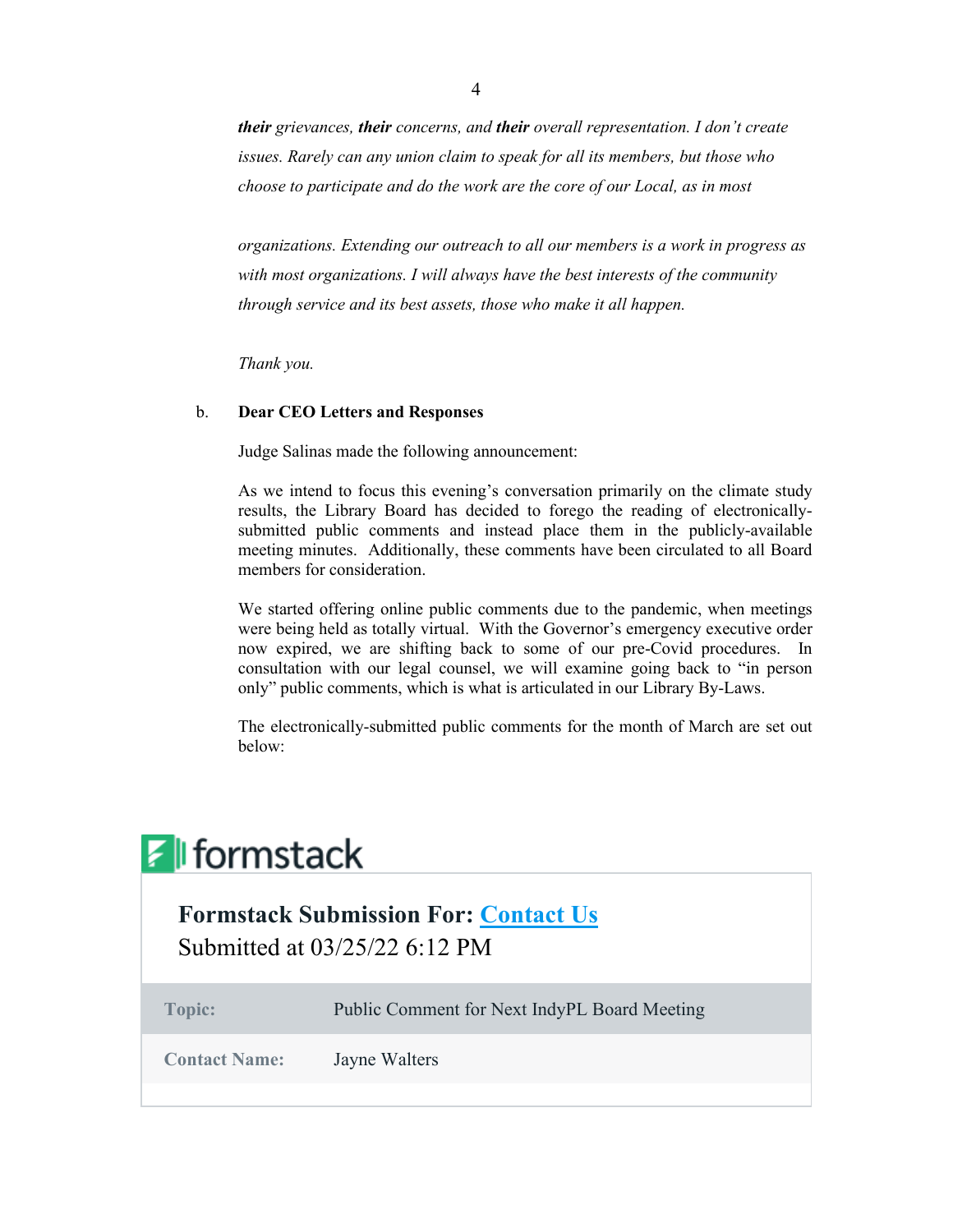**Organization You Represent:** West Indianapolis Branch **Comment:**  I am writing this public comment rather than being in person to read it myself because I am currently working in the West Indianapolis Branch library. While the board meeting is being held and my staff are there to speak up on behalf of the needs of the community and the branch, I and one other staff person are taking care of the patrons. We're taking care of our patrons as this branch has done for decades. We're taking care of them in a building that needs work. We're providing them the best service we can with what we have. But what we have isn't enough. This community deserves more. In a community where people come in and talk about the mural that has their hand prints on it from when they were kids… a mural that they point out to their own children. A mural that parents before them took part in. It's now preserved because over a decade ago the community came together to create this piece that was in danger of being lost to the elements. Like that mural, this community has risen up and tried to do its best. It has weathered the elements, the loss of income, the loss of businesses, and nearly the loss of this branch when finances got tight not that long ago. The West Indy branch, like the Brightwood branch, was on the chopping block. As much as this system calls it a branch of the Indianapolis Public Library system… this is their library. It's West Indy's library and they deserve more.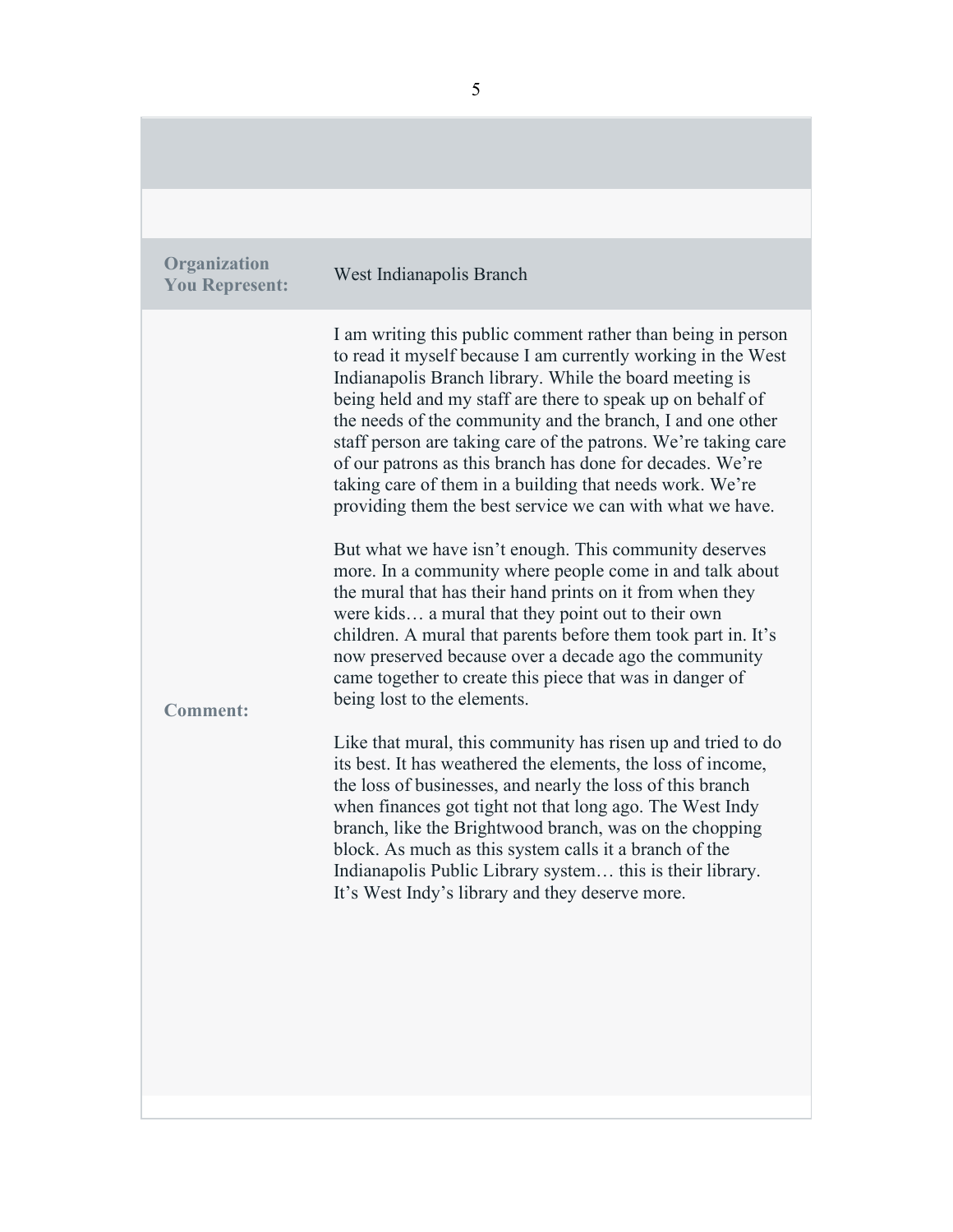When they walk through the doors, because they do in fact walk to the library, we shouldn't have to send them to another branch to have a quiet space to meet with a counselor, case worker, or tutor. When our patrons walk through the doors of any library in the system, they should be able to get the same service as the richest neighborhood branch. It's the small neighborhood branches that tend to be overlooked and ignored. For the entirety of my time working as the Manager of this branch, I have pushed to get this community the staff to provide the services that they deserve just as much as the communities that have more money. In many cases they need those services even more.

We finally have that staff. Now it's time to give us the space to provide that service in the best possible way. We're not asking for an entire new branch. We're just asking for a remodel. One that can offer quiet rooms for studying, storage space so we aren't forced to use the community room for some of it, and the room to allow our collection to grow as the diversity of our collection grows as well.

I've voiced the need repeatedly since being here and every year I was told "Once the next round of renovations are done." I'm letting my staff speak for themselves and on behalf of the community now. While I will simply leave you with this…

When we have a service call for the doors in our branch, the man who comes out to work on those is the son of the man who installed these same windows 36 years ago.

# $\mathcal{F}$  formstack

**Formstack Submission For: [Contact Us](https://indypl.formstack.com/forms/contact_us)** Submitted at 03/26/22 3:13 PM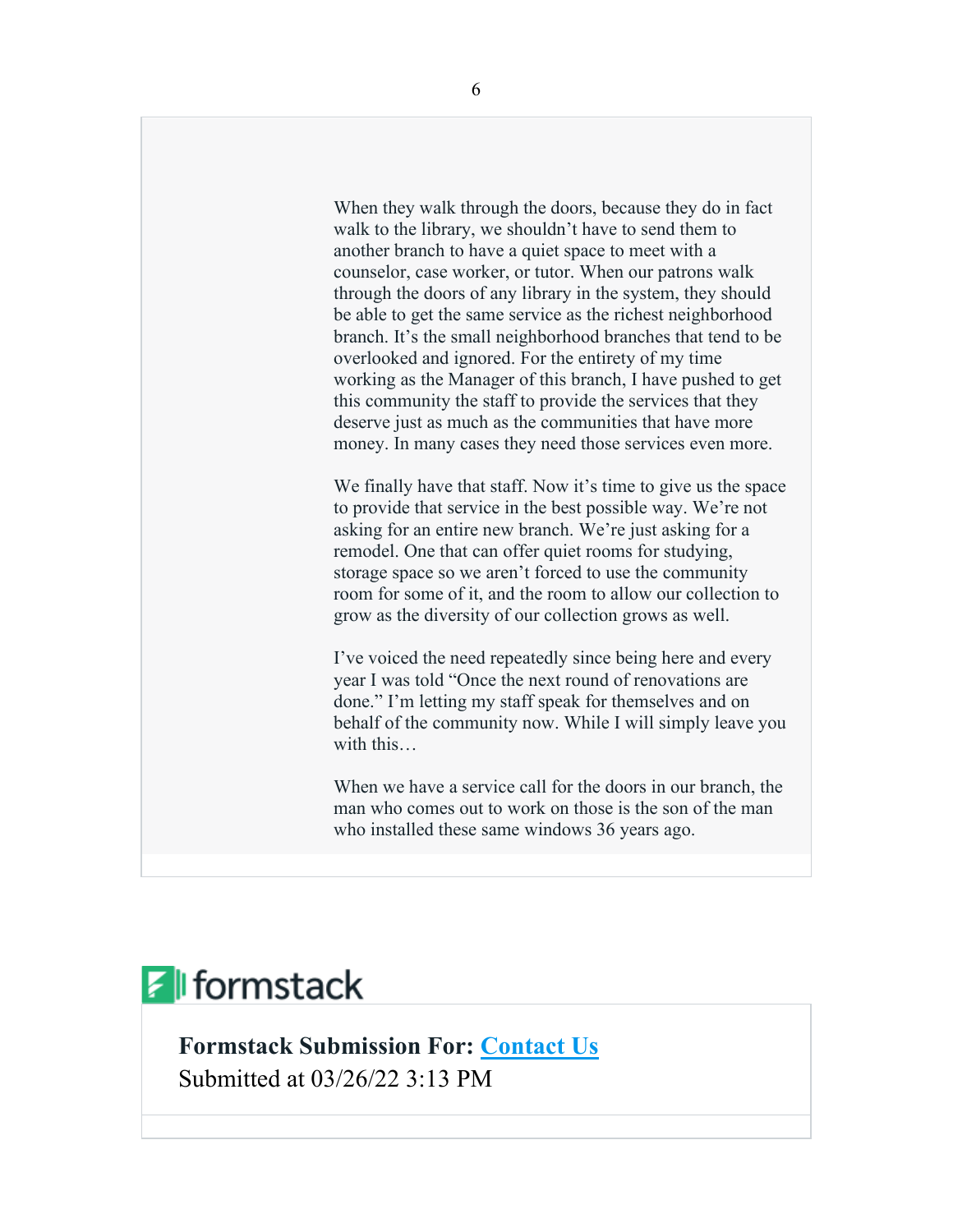| Topic:                                   | Public Comment for Next IndyPL Board Meeting                                                                                                                                                                                                                                                                                                                                                                                                                                                                                                                                                                                                                                                                                                                                                                                                                                                                                                                                                                                                                                                                                                                                                                                                                                                                                                                                                                                                                                                                                                                             |
|------------------------------------------|--------------------------------------------------------------------------------------------------------------------------------------------------------------------------------------------------------------------------------------------------------------------------------------------------------------------------------------------------------------------------------------------------------------------------------------------------------------------------------------------------------------------------------------------------------------------------------------------------------------------------------------------------------------------------------------------------------------------------------------------------------------------------------------------------------------------------------------------------------------------------------------------------------------------------------------------------------------------------------------------------------------------------------------------------------------------------------------------------------------------------------------------------------------------------------------------------------------------------------------------------------------------------------------------------------------------------------------------------------------------------------------------------------------------------------------------------------------------------------------------------------------------------------------------------------------------------|
| <b>Contact Name:</b>                     | Valerie Cobb                                                                                                                                                                                                                                                                                                                                                                                                                                                                                                                                                                                                                                                                                                                                                                                                                                                                                                                                                                                                                                                                                                                                                                                                                                                                                                                                                                                                                                                                                                                                                             |
|                                          |                                                                                                                                                                                                                                                                                                                                                                                                                                                                                                                                                                                                                                                                                                                                                                                                                                                                                                                                                                                                                                                                                                                                                                                                                                                                                                                                                                                                                                                                                                                                                                          |
| Organization<br>You<br><b>Represent:</b> | West Indianapolis Library                                                                                                                                                                                                                                                                                                                                                                                                                                                                                                                                                                                                                                                                                                                                                                                                                                                                                                                                                                                                                                                                                                                                                                                                                                                                                                                                                                                                                                                                                                                                                |
| <b>Comment:</b>                          | Dear Board Members,<br>I am Valerie Cobb, a Library Assistant at the West<br>Indianapolis Library. I have been working at this branch for<br>almost 2 years now (previously at another branch for 5<br>years). I am writing to you to tell you a little about the West<br>Indianapolis Branch. Our branch is a beloved by all who<br>come to it. We have dedicated regulars in the neighborhood<br>who love to visit us almost daily. We have a diverse mix of<br>patrons. Mostly poor white folks and a growing Latinx and<br>African American population. Most of our patrons who<br>come to us are those experiencing homelessness or battling<br>some sort of addiction. The West Indianapolis Branch has<br>done a lot to help its little community.<br>Some of the things that has helped our community is having<br>Ms. Yanna McGraw our library's social worker. She has<br>helped our patrons get the resources they need, be it food<br>stamps, housing assistance, or redirect them to legal<br>representatives. We have a great partnership with Indy<br>Parks. Indy Parks come in 4 days week to bring meals in for<br>not just children: but for adults too. This has greatly helped<br>our neighborhood since the COVID pandemic made things<br>worse for many people. Another way our branch has helped<br>our community is we have a Career Center. Our Computer<br>Lab Assistant is almost daily asked for his help. Our Career<br>Center is probably a little different than the other branches<br>because many of our patrons as I stated before are |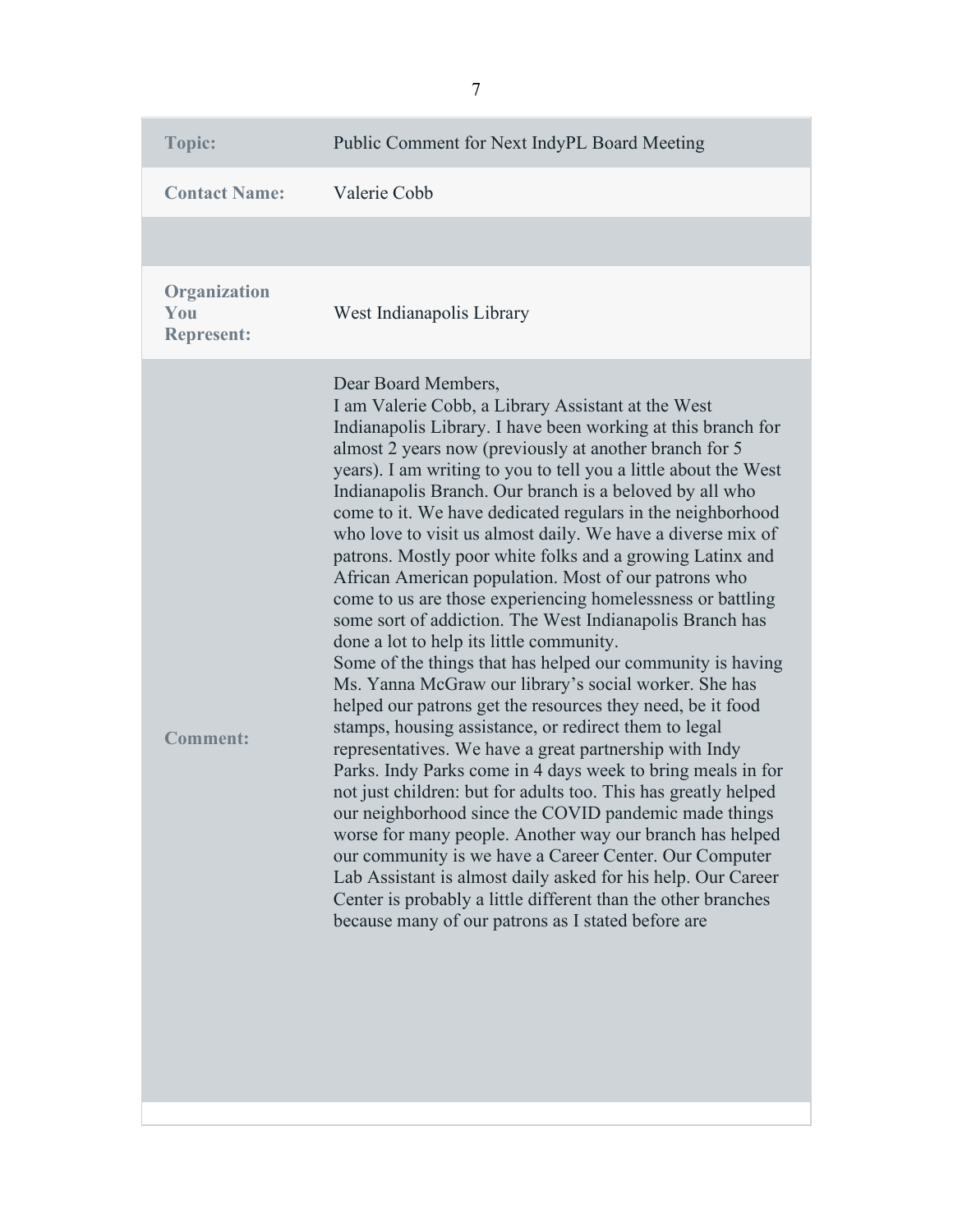experiencing homelessness. These folks often do not have an ID, Birth Certificate, or a Social Security Card because either they were robbed, or they are just now released from being incarcerated and have absolutely nothing. We here at West Indy have really gotten to know our patrons and many of them by first name. We know their stories, their lives, even our homeless population we have gotten to know. We have an amazing staff who all feel like one big happy family. This library is one that has really gotten to know its patrons and community which we can tell by a few comments we get from our patrons. When we have our patrons who are experiencing homeless, they let us know how they appreciate that they feel welcomed (and sometimes not welcomed by other libraries). Our branch cares a lot about people in this neighborhood and it shows to them. Our patrons don't feel as frightened to ask us for help or just to talk about how their days are going. We have many things donated to our branch to help these folks. We have had local churches and extended family members of staff donate things like, hats, gloves, sanitary kits, sanitary napkins, and handwarmers. We are often told how much we are appreciated in this neighborhood. Somedays we get patrons who used to live in our neighborhood and come back to visit. They tell us about how they remember the "The Old Branch that was across the street" (a former Carnegie branch). They often say that "This one doesn't look like it has changed at all since I was a kid!" Which brings me to this…

This model of the West Indianapolis Library was built in 1986. West Indianapolis has NOT seen a remodel since it was built. We got don't understand how some branches have seen multiple renovations over the years, but West Indianapolis has not seen anything in over 35 years!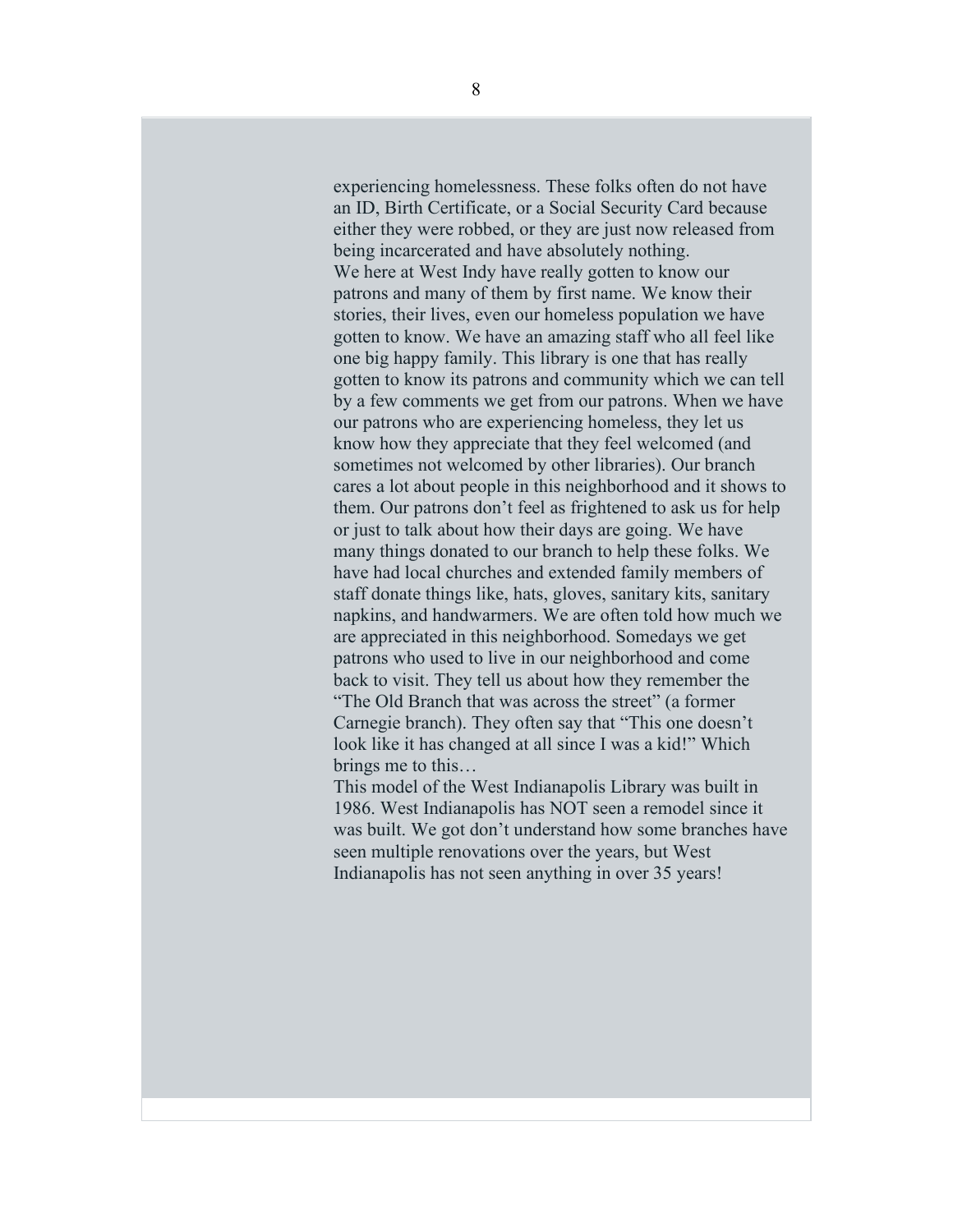We have many members in our community need to speak confidentially to Yanna, or their own case workers, they have nowhere to go to for privacy. Our branch does not have study rooms where they can go to not be overheard by other patrons. We often get phone calls about reserving them, but we must send them to other branches. West Indy also does not have adequate space for storage of things. As a result, we must store many things in our Community Room. West Indianapolis does not have privacy in general. As staff members, we eat right by our staff restroom and any of us could hear our branch manager and circulation supervisor in their meetings unless they have headphones. We are a growing branch of 8 staff members now. We only have 3 staff computers (excluding our branch manager and our circulation supervisors' computers) it makes hard if someone needs to use a computer to help check out another patron, or our Library Security Assistant needs to watch cameras to see if anything may be going on outside while she can't make her rounds.

Valerie Cobb Library Assistant II West Indianapolis Branch 1216 S. Kappes Street Indianapolis, IN 46221

# $\mathcal{F}$  formstack

# **Formstack Submission For: [Contact Us](https://indypl.formstack.com/forms/contact_us)** Submitted at 03/26/22 4:22 PM

**Topic:** Public Comment for Next IndyPL Board Meeting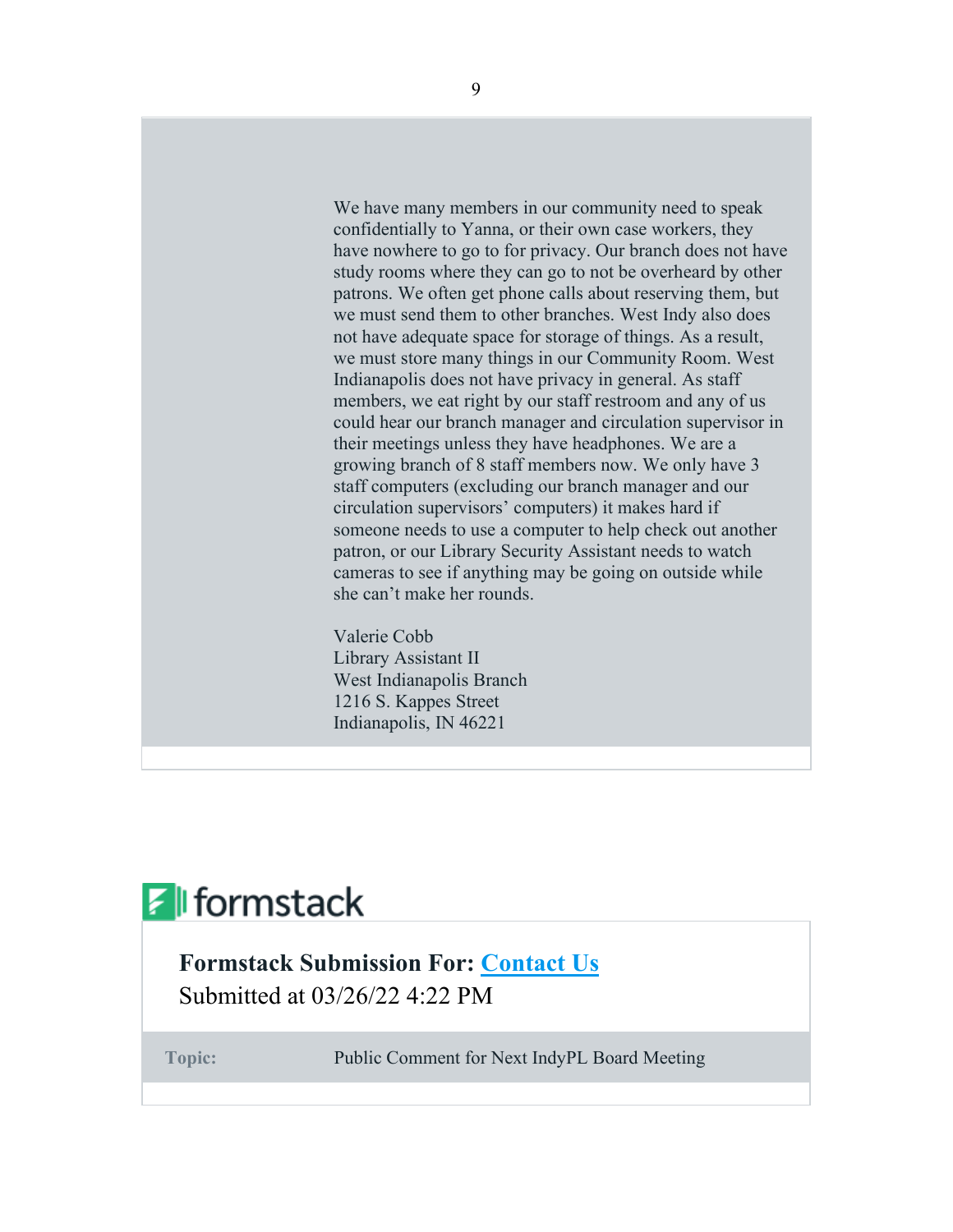| <b>Contact Name:</b>                     | Daniel Chapman                                                                                                                                                                                                                                                                                                                                                                                                                                                                                                                                                                                                                                                                                                                                                                                                                                                                                    |
|------------------------------------------|---------------------------------------------------------------------------------------------------------------------------------------------------------------------------------------------------------------------------------------------------------------------------------------------------------------------------------------------------------------------------------------------------------------------------------------------------------------------------------------------------------------------------------------------------------------------------------------------------------------------------------------------------------------------------------------------------------------------------------------------------------------------------------------------------------------------------------------------------------------------------------------------------|
|                                          |                                                                                                                                                                                                                                                                                                                                                                                                                                                                                                                                                                                                                                                                                                                                                                                                                                                                                                   |
|                                          |                                                                                                                                                                                                                                                                                                                                                                                                                                                                                                                                                                                                                                                                                                                                                                                                                                                                                                   |
| Organization<br>You<br><b>Represent:</b> | IndyPL                                                                                                                                                                                                                                                                                                                                                                                                                                                                                                                                                                                                                                                                                                                                                                                                                                                                                            |
|                                          | Hello, my name is Daniel Chapman and I am a Computer<br>Lab Assistant at West Indianapolis Library.                                                                                                                                                                                                                                                                                                                                                                                                                                                                                                                                                                                                                                                                                                                                                                                               |
|                                          | First, I would like to express my appreciation for having<br>been offered the position last Fall. It has been a pleasure and<br>an honor to work with such incredible people as the staff in<br>place at West Indy. After 30 years as an IT "bureaucrat" it<br>has been extremely gratifying to be able to be part of a team<br>that so fully embraces the neighborhood and the lives of our<br>Patrons. I am often touched by the interaction between staff<br>and patrons.                                                                                                                                                                                                                                                                                                                                                                                                                      |
| <b>Comment:</b>                          | I would second, third, or fourth the idea that it is far past<br>time to remodel the West Indianapolis Library. As the token<br>IT person here, I am frequently assisting Patrons who are<br>having to verbalize very sensitive parts of their life stories,<br>without a private place to take them to do so. I come from<br>the Healthcare IT sector, so I am very aware of the need to<br>protect the privacy of the people that we are honored to<br>serve. Without any private place to take them, they must<br>express to the room at large many things that would make<br>me extremely uncomfortable, were I them. It embarrasses<br>me that they are subject to this rather demeaning exercise.<br>As to the rest of the needed remodel, I will defer to my<br>estimable colleagues as to the aesthetics.<br>This library is a credit to this community and should be<br>treated as such. |
|                                          | Thanks!                                                                                                                                                                                                                                                                                                                                                                                                                                                                                                                                                                                                                                                                                                                                                                                                                                                                                           |
|                                          | Daniel Chapman                                                                                                                                                                                                                                                                                                                                                                                                                                                                                                                                                                                                                                                                                                                                                                                                                                                                                    |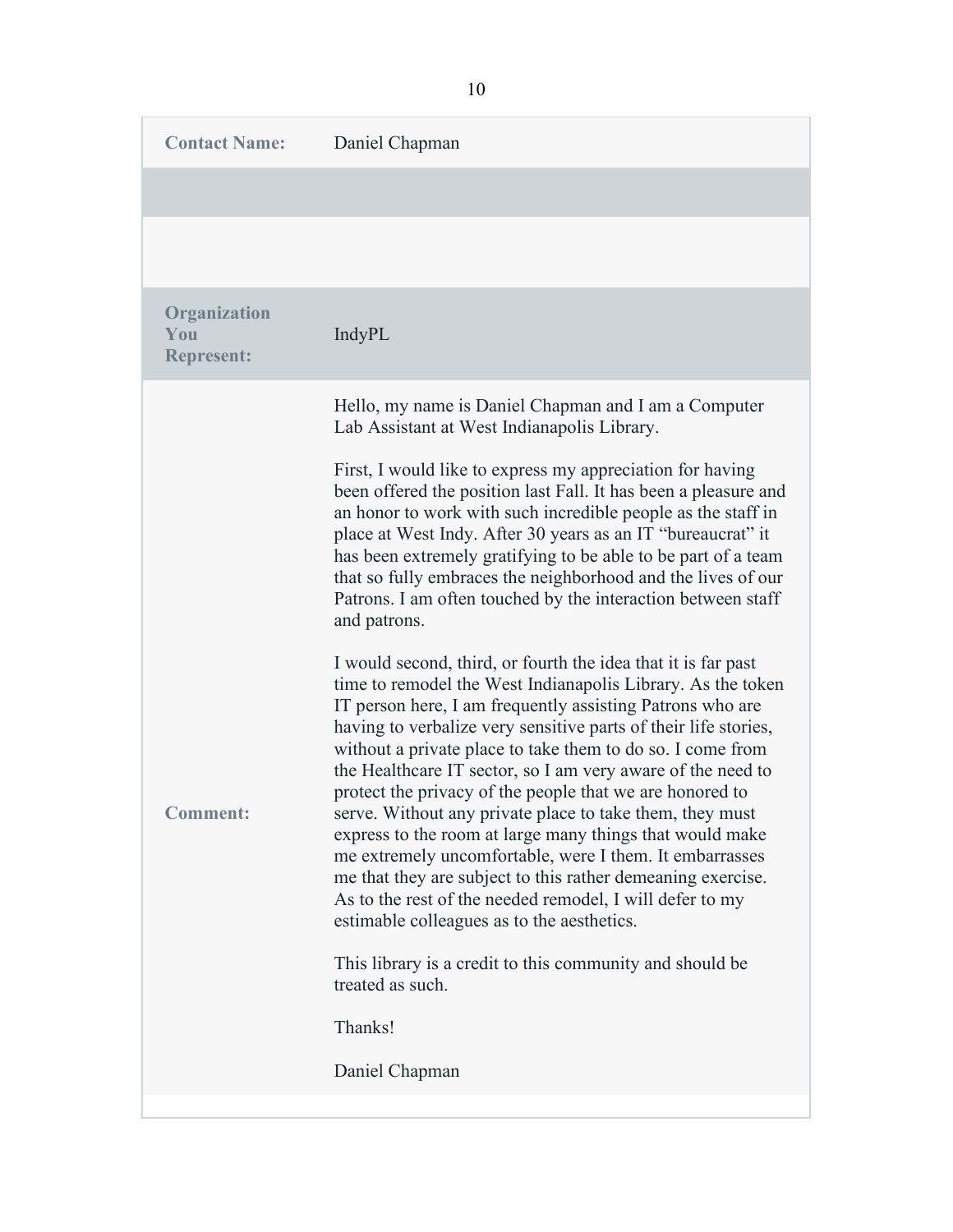# **F** formstack

# **Formstack Submission For: [Contact Us](https://indypl.formstack.com/forms/contact_us)** Submitted at 03/27/22 4:31 PM

| <b>Topic:</b>           | Public Comment for Next IndyPL Board Meeting                                                                                                                                                                                                                                                                                                                                                                                                                                                                                                                                                                                                                                                                                                                                                                                                                                                                                                                                                                                                                                                                                                                                                                         |
|-------------------------|----------------------------------------------------------------------------------------------------------------------------------------------------------------------------------------------------------------------------------------------------------------------------------------------------------------------------------------------------------------------------------------------------------------------------------------------------------------------------------------------------------------------------------------------------------------------------------------------------------------------------------------------------------------------------------------------------------------------------------------------------------------------------------------------------------------------------------------------------------------------------------------------------------------------------------------------------------------------------------------------------------------------------------------------------------------------------------------------------------------------------------------------------------------------------------------------------------------------|
| <b>Contact</b><br>Name: | Stephen Lane                                                                                                                                                                                                                                                                                                                                                                                                                                                                                                                                                                                                                                                                                                                                                                                                                                                                                                                                                                                                                                                                                                                                                                                                         |
|                         |                                                                                                                                                                                                                                                                                                                                                                                                                                                                                                                                                                                                                                                                                                                                                                                                                                                                                                                                                                                                                                                                                                                                                                                                                      |
|                         |                                                                                                                                                                                                                                                                                                                                                                                                                                                                                                                                                                                                                                                                                                                                                                                                                                                                                                                                                                                                                                                                                                                                                                                                                      |
| <b>Comment:</b>         | My name is Stephen Lane and I am a former employee at<br>IndyPL.<br>I am writing to the board to renew my call for Judge Jose Salinas<br>to step down as board president. Now, as a concerned<br>community member and former employee who had to leave a<br>toxic work environment that Salinas works to maintain through<br>his dysfunctional leadership on the board that has lead the board<br>to operate through dysfunction. He helped to select Ice Miller to<br>conduct the IndyPL climate study. Reading through the results of<br>the study, I can see that Ice Miller did not do enough to protect<br>the people who are being most harmed by the toxic work<br>environment. If nothing else, the report attempts to frame the<br>toxic work environment as a race issue divide between Black<br>and White employees. When in fact, IndyPL and Judge Jose<br>Salinas uphold a white supremacist system that makes it hard for<br>marginalized people to thrive at IndyPL without participating in<br>upholding that toxic system to the detriment of Black and White<br>employees alike as well as other marginalized library workers<br>concentrated at the bottom of the organization. There aren't that |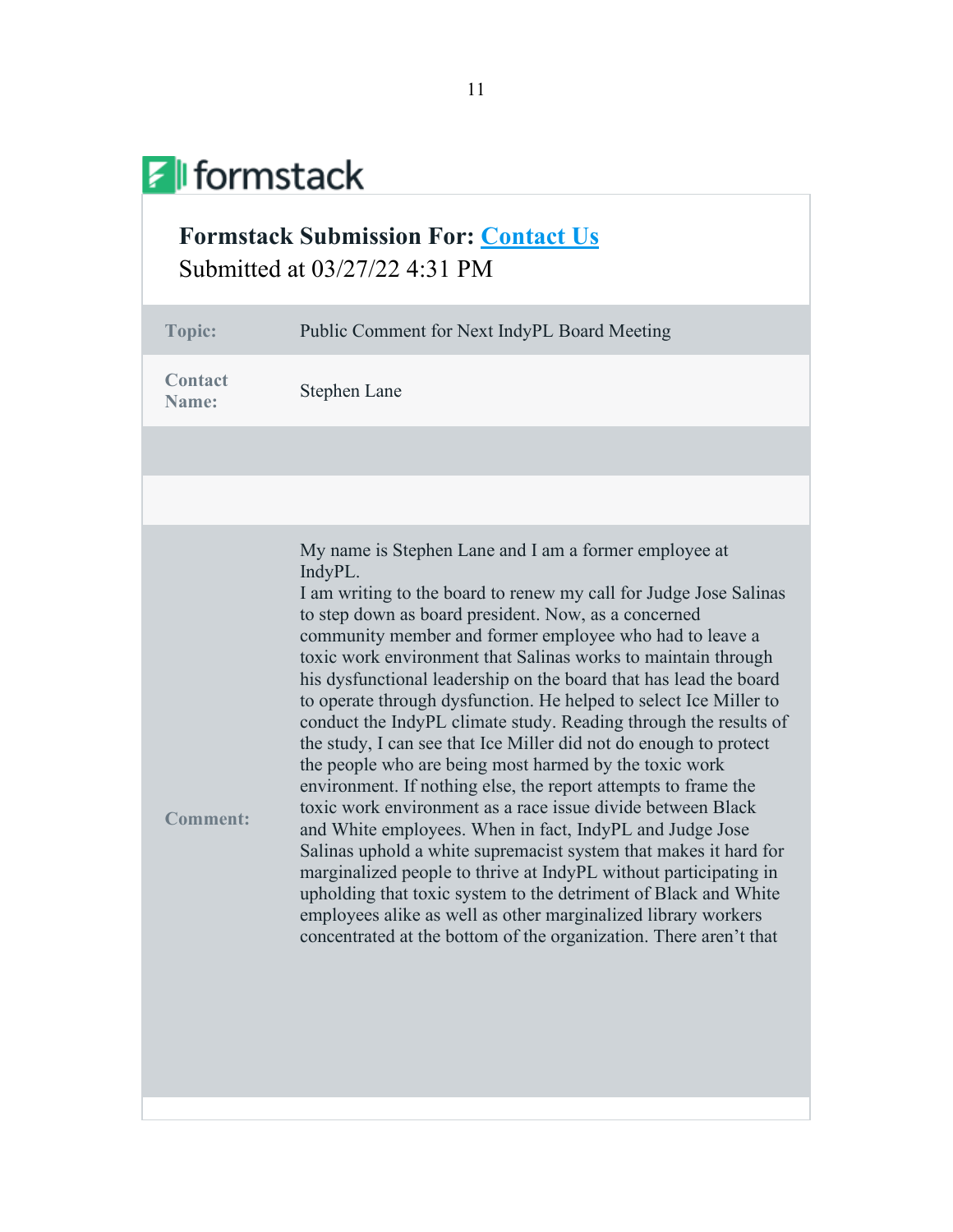many openly transgender employees at IndyPL either, so publishing some of the "anonymous" comments about the grievances transgender employees experience at IndyPL opens them up to further attacks within the work environment. That is NOT good practice on the part of Ice Miller! They should be ashamed for the added harm they have done to library workers.

Ice Miller has an anti-union agenda. The anonymous comments made by anti-union managers and executives are made clear in the report. To be honest, the union was the only organization that would do anything beyond performance to actually address workplace discrimination. The union is made up of lower-level library workers who want the best possible system for other library workers and they actually put their brilliant minds together to problem solve, advocate for staff, advocate for better wages and holidays. Yet, Ice Miller wants to take that away. On their website they state: "We work with employers of all shapes and sizes to help create a workplace where outside representation of their employees is unnecessary. For employers who wish to remain union-free, we help them minimize the possibility of union organizing through effective communications and union awareness training and audits. We also represent employers faced with union organization campaigns, representation elections, and charges of unfair labor practices before the NLRB." They also have union avoidance training for businesses. And I thought Salinas wanted an objective organization to look at the problems at IndyPL objectively?

Let me also explain as to why this toxic system that Salinas leads is a detriment to the public as well. Did you know that up until the end of 2021, Central Library's security office had a sign called "The Wall of Shame" that had pictures of all the patrons who had been banned from Central Library? And the majority of those pictures of banned patrons who can no longer access vital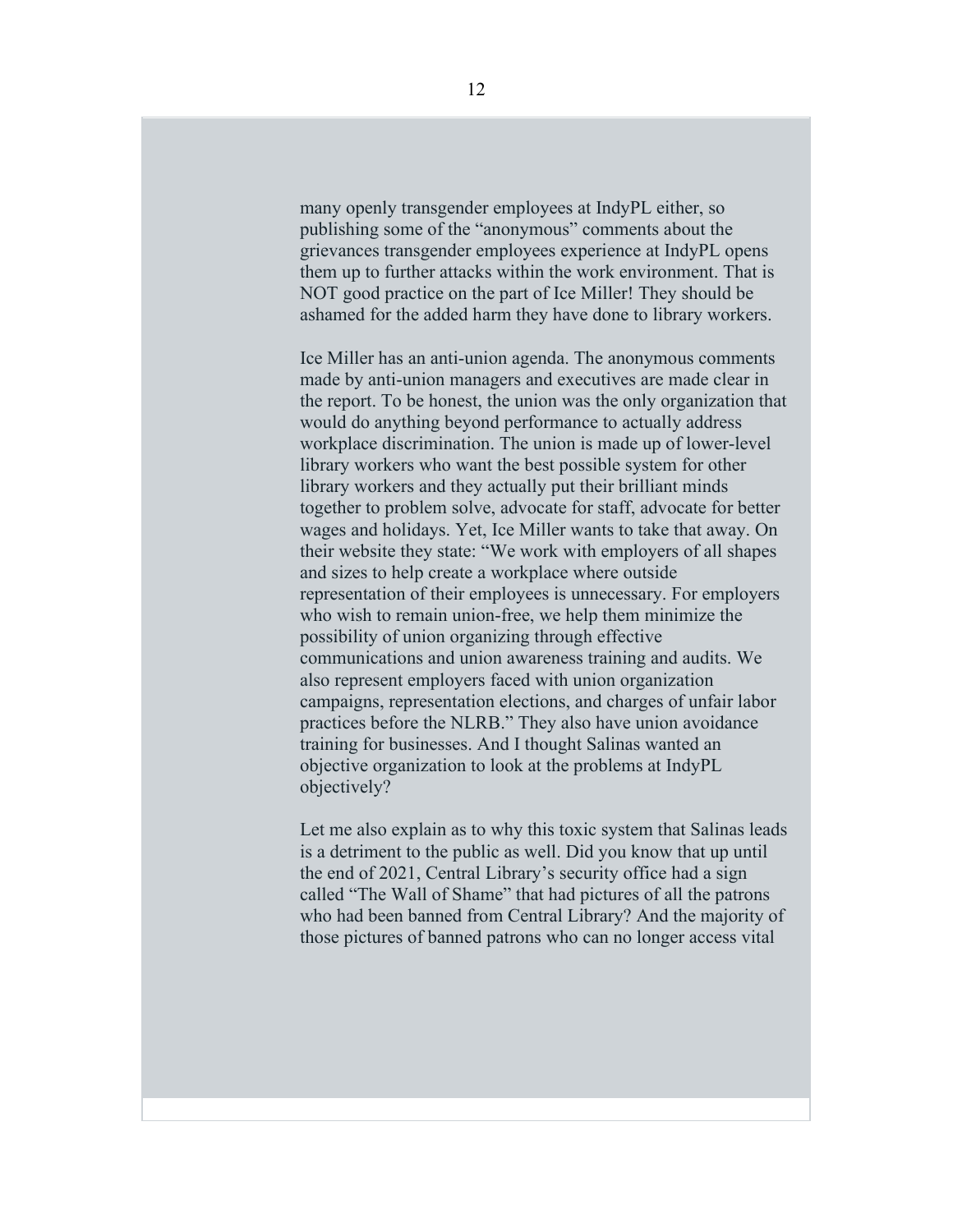public library services were Black men. They have since removed the wall of shame but haven't removed the white supremacy that makes it hard for marginalized patrons to access the full benefits of a public library system. Judge Salinas is illequipped to address IndyPL's white supremacy which is a systemic issue. He is too ego-driven and causing more harm to the public library by staying at this point when the writing on the wall is clear: Judge Salinas you need to step down and give the library a chance to address the toxic work environment.

As a community member who loves libraries and the power of informal education, I will always advocate for a better public library system. I will not let up, I will continue to tarnish the supposed legacy of Salinas in the press and to all who listen within the city until this man is removed from his position. He cannot silence me as I no longer work at IndyPL. I pray for all of the people who have also been harmed in his courtrooms because if he runs the court as he runs the library, then all of his cases should be reviewed. If I were Salinas I would feel nothing but shame and embarrassment as a member of a minority group to participate in the harm experienced by so many minorities within this organization and the public! We deserve better leadership! Step down Salinas now!

c. **Correspondence** for the Board's general information was distributed.

# **4. Approval Of Minutes: Executive Session, Regular and Special Meetings**

### a. **Regular Meeting, February 28, 2022**

The minutes from the Regular Meeting held February 28, 2022 had been distributed to the Board.

The minutes were approved on the motion of Dr. Murtadha, seconded by Ms. Payne, and the following roll call vote:

Mr. Biederman – Aye Rev. Robinson – Aye Mr. Bigsbee – Aye Judge Salinas – Aye Dr. Murtadha – Aye  $Ms$ . Tribble – Aye Ms. Payne – Aye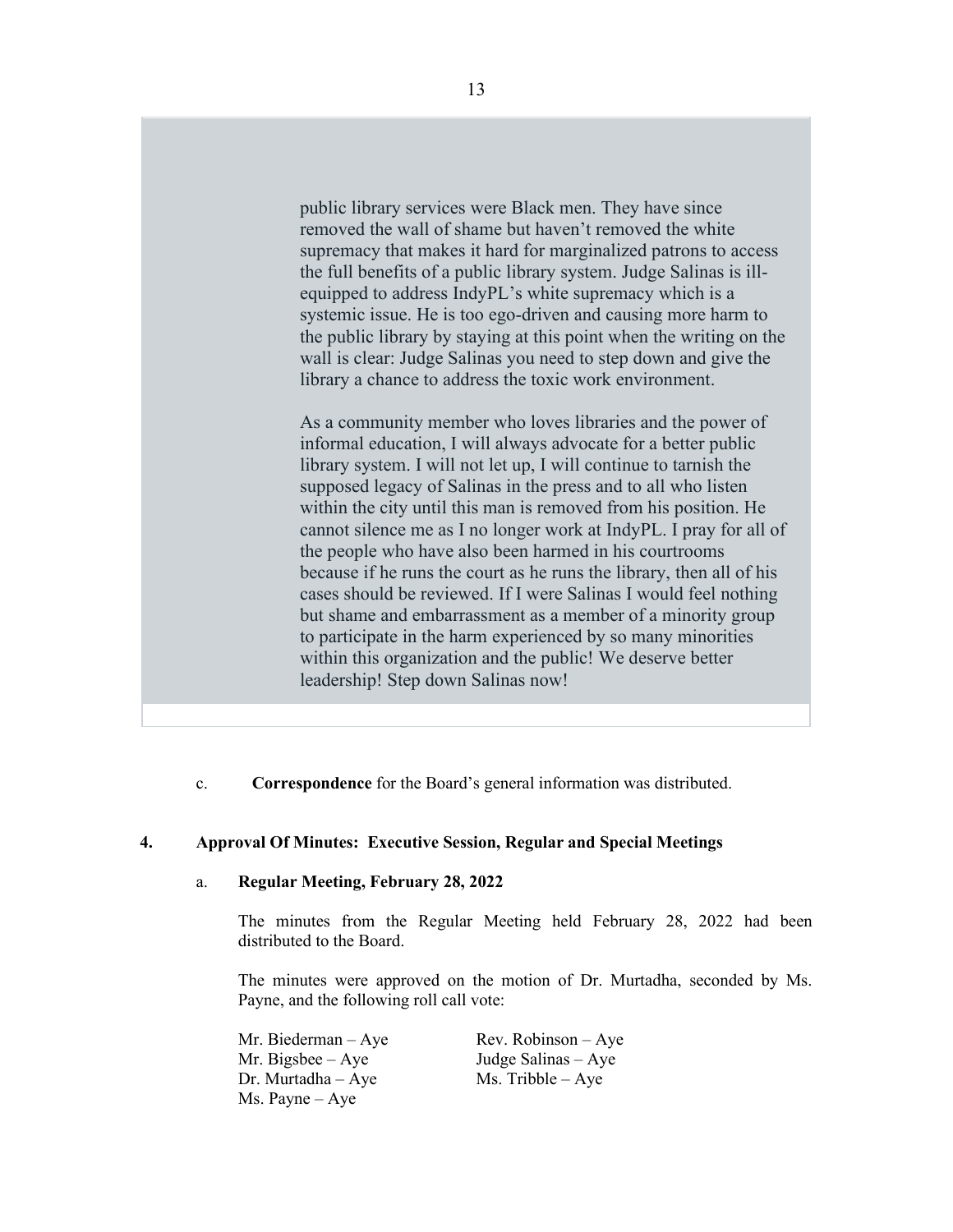#### b. **Executive Session, March 18, 2022**

The minutes from the Executive Session held March 18, 2022 had been distributed to the Board.

The minutes were approved on the motion of Ms. Payne, seconded by Dr. Murtadha, and the following roll call vote:

Mr. Bigsbee explained that he was abstaining from the vote on the referenced minutes because he did not attend the meeting.

Mr. Biederman – Aye Rev. Robinson – Aye Mr. Bigsbee – Abstain Judge Salinas – Aye<br>Dr. Murtadha – Aye Ms. Tribble – Aye Dr. Murtadha – Aye Ms. Payne – Aye

#### **COMMITTEE REPORTS**

### **5. Finance Committee (Patricia A. Payne, Chair; Raymond Biederman, Hope C. Tribble)**

#### a. **Report of the Treasurer – February 2022**

Carolyn Adams, Interim CFO, discussed the Report of the Treasurer that had been distributed to the Board.

She mentioned that we are two months into the year. Nothing unusual to date. Revenues are lower than Expenditures. As a reminder, the December 2021 tax settlement carries us through the first months of 2022.

Ms. Tribble made the motion, which was seconded by Mr. Biederman, that the Report of the Treasurer be filed for audit.

The Report of the Treasurer was approved for filing for audit on the following roll call vote:

Mr. Biederman – Aye Rev. Robinson – Aye Mr. Bigsbee –  $Aye$  Judge Salinas –  $Aye$ Dr. Murtadha – Aye Ms. Tribble – Aye Ms. Payne – Aye

b. **Resolution 14 – 2022** (Approval of Digital Encyclopedia of Indianapolis "DEOI" Task Order Two)

Ms. Adams reviewed the information contained in Resolution  $14 - 2022$ . She advised that this expense will be funded from grants, etc. She requested that the Board read over Exhibit A that was attached to the resolution which provides details and information about deliverables.

Dr. Murtadha expressed her desire to obtain more information.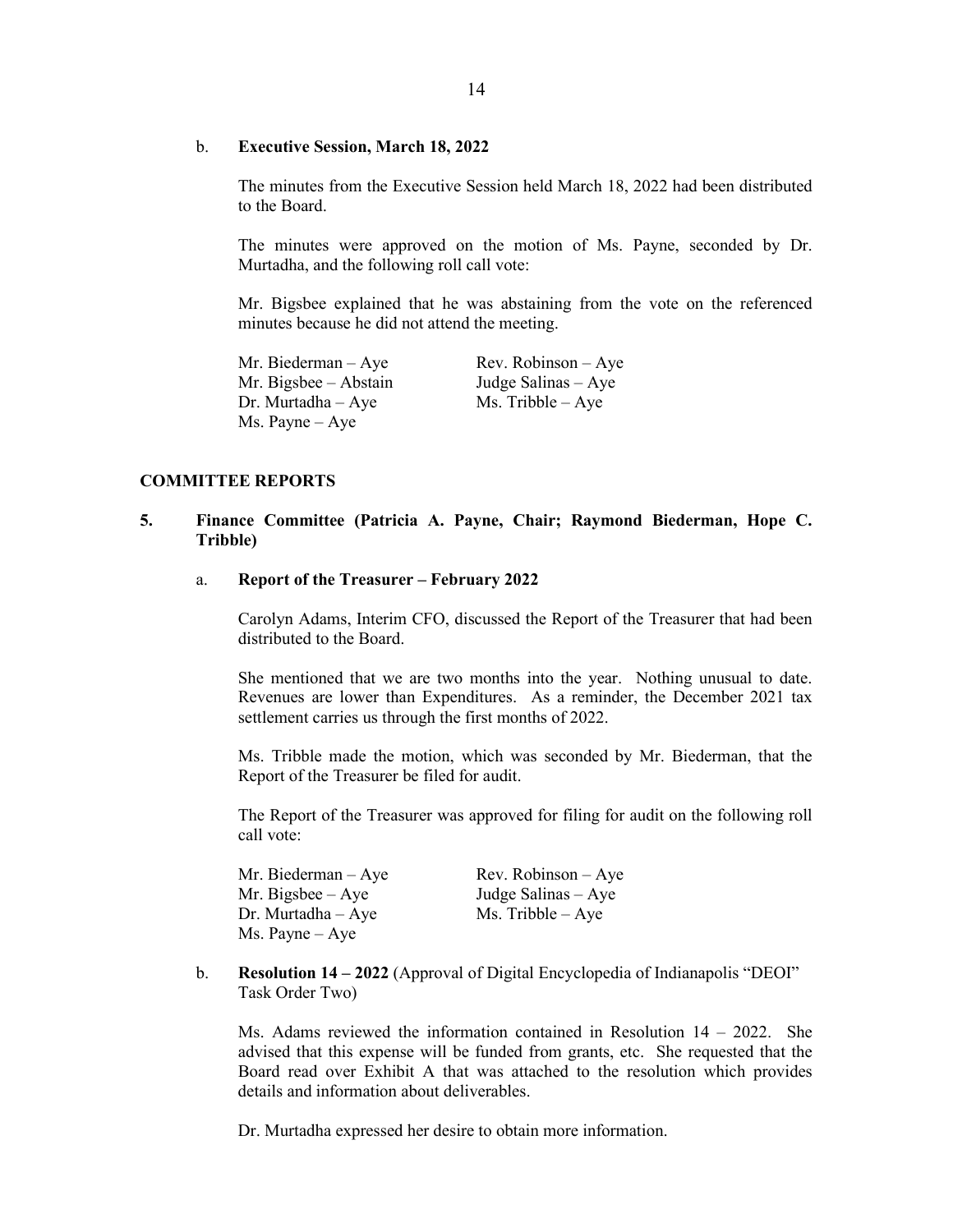Deb Lambert, Director, Collection Management Services Area, reviewed how this would work.

The DEOI staff includes the various staff members who are listed on this resolution and who now work for the Library as of January 1, 2022. They will work with community members. They also work with an editorial team and advisors from across the county. We will work with a lot of people and tell the story.

Dr. Murtadha thought it would be appropriate for the Library's Diversity, Equity and Inclusion Officer, Keesha Hughes, to work with the team as well.

After full discussion and careful consideration of Resolution 14 – 2022, the resolution was adopted on the motion of Ms. Payne and seconded by Mr. Bigsbee, to approve Resolution 14 – 2022, the Approval of Digital Encyclopedia of Indianapolis "DEOI" Task Order Two.

Resolution  $14 - 2022$  was approved on the following roll call vote:

| Mr. Biederman – Aye    | $Rev. Robinson - Aye$ |
|------------------------|-----------------------|
| Mr. Bigsbee – Aye      | Judge Salinas – Aye   |
| Dr. Murtadha – Abstain | $Ms.$ Tribble $-Aye$  |
| Ms. Payne – Aye        |                       |

The resolution is appended to, and made a part of, these minutes.

c. **Resolution 15 – 2022** (Approval of Digital Encyclopedia of Indianapolis "DEOI" Consulting Agreement with David Bodenhamer)

Ms. Adams reviewed Resolution  $15 - 2022$  that had been distributed to the Board. She noted that Mr. Bodenhamer would be the Editor-in-Chief on a consulting basis for the DEOI. Following his retirement from IUPUI and the Polis Center, he will perform duties to assist in the continued development of the project over the period of January 2022 through December 2023.

Ms. Payne offered that Ms. Lambert should provide follow-up to Dr. Murtadha regarding her participation in this project.

After full discussion and careful consideration of Resolution  $15 - 2022$ , the resolution was adopted on the motion of Ms. Payne, and seconded by Mr. Biederman, to approve Resolution 15 – 2022, the Approval of Digital Encyclopedia of Indianapolis "DEOI" Consulting Agreement with David Bodenhamer.

Resolution 15 – 2022 was approved on the following roll call vote:

| Mr. Biederman – Aye    | $Rev. Robinson - Aye$ |
|------------------------|-----------------------|
| Mr. Bigsbee – Aye      | Judge Salinas $-$ Aye |
| Dr. Murtadha – Abstain | $Ms.$ Tribble $-Aye$  |
| Ms. Payne – Aye        |                       |

The resolution is appended to, and made a part of, these minutes.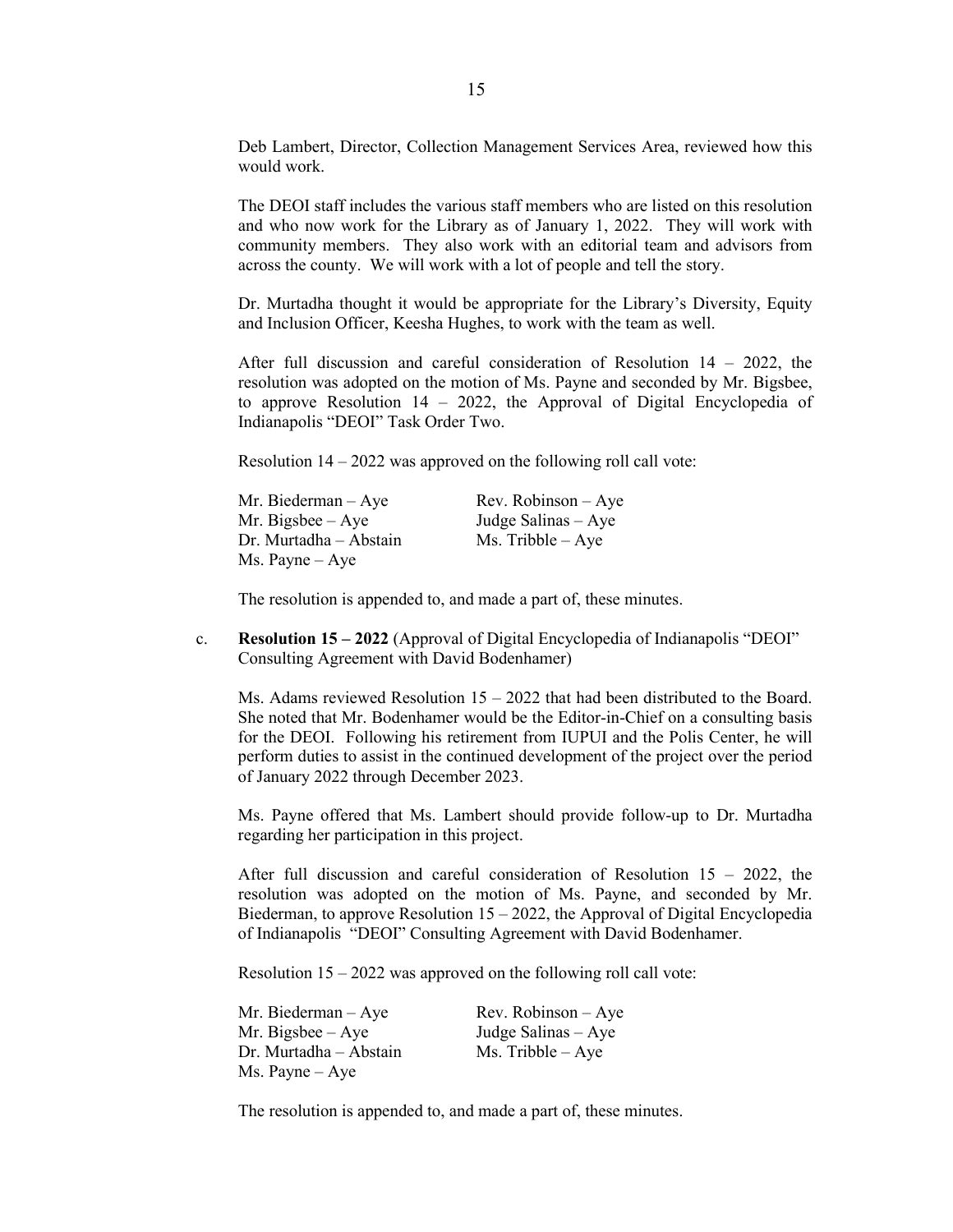# **6. Diversity, Policy and Human Resources Committee (Hope C. Tribble, Chair; Curtis W. Bigsbee, Patricia A. Payne)**

a. **Resolution 12 – 2022** (Approval of Resolution 12 – 2022 – Amendment to Section 23.3 of the Currently Effective Joint CBA Recommendations)

Kimberly Brown-Harden, Manager, Organizational Learning and Development, described Resolution 12 – 2022. It was noted that this resolution had been previously presented at the February 28, 2022 Board Meeting.

She also mentioned that the Library's Staff Association is in the process of approving a similar agreement.

After full discussion and careful consideration of Resolution 12 – 2022, the resolution was adopted on the motion of Dr. Murtadha, and seconded by Mr. Biederman, to approve Resolution 12 – 2022, the Approval of Resolution 12 – 2022 – Amendment to Section 23.3 of the Currently Effective Joint CBA Recommendations.

Resolution  $12 - 2022$  was approved on the following roll call vote:

| Mr. Biederman – Aye | $Rev. Robinson - Aye$ |
|---------------------|-----------------------|
| Mr. Bigsbee $-$ Aye | Judge Salinas – Aye   |
| Dr. Murtadha – Aye  | $Ms.$ Tribble $-$ Aye |
| Ms. Payne – Aye     |                       |

The resolution is appended to, and made a part of, these minutes.

Ms. Tribble then provided an update on the status of the CEO search. The Diversity, Policy and Human Resources Committee received a briefing from the search firm last week. We are still confirming the proposed preliminary timeline since there are some specific dates set out for reviewing applications and setting up interviews. The timeline for the active search process will begin the week of April 11, 2022 and we are looking at advertisement approval for the position in the first part of May. We are hoping to have final interviews in August. We are on track for pulling together a representative and diverse Search Committee. We will have Board members, Foundation representatives, Library staff and Library patrons participating.

Ms. Payne commented that she had been concerned that it was not a diverse search firm but that she looks forward to them presenting to us a diverse candidate pool to consider.

Ms. Tribble noted that we were very intentional with the contract in terms of the search firm providing us a diverse slate and also to describe their methodology for reaching out for that and making sure we understand how the final slate came about.

At this time, Ms. Tribble advised that we will now continue with the conversation about the Climate Study that was presented by Ice Miller last Wednesday, March 23, 2022. We asked our Board members to take that information in and take some time to review it and come back tonight with questions and discuss how we start implementing their recommendations.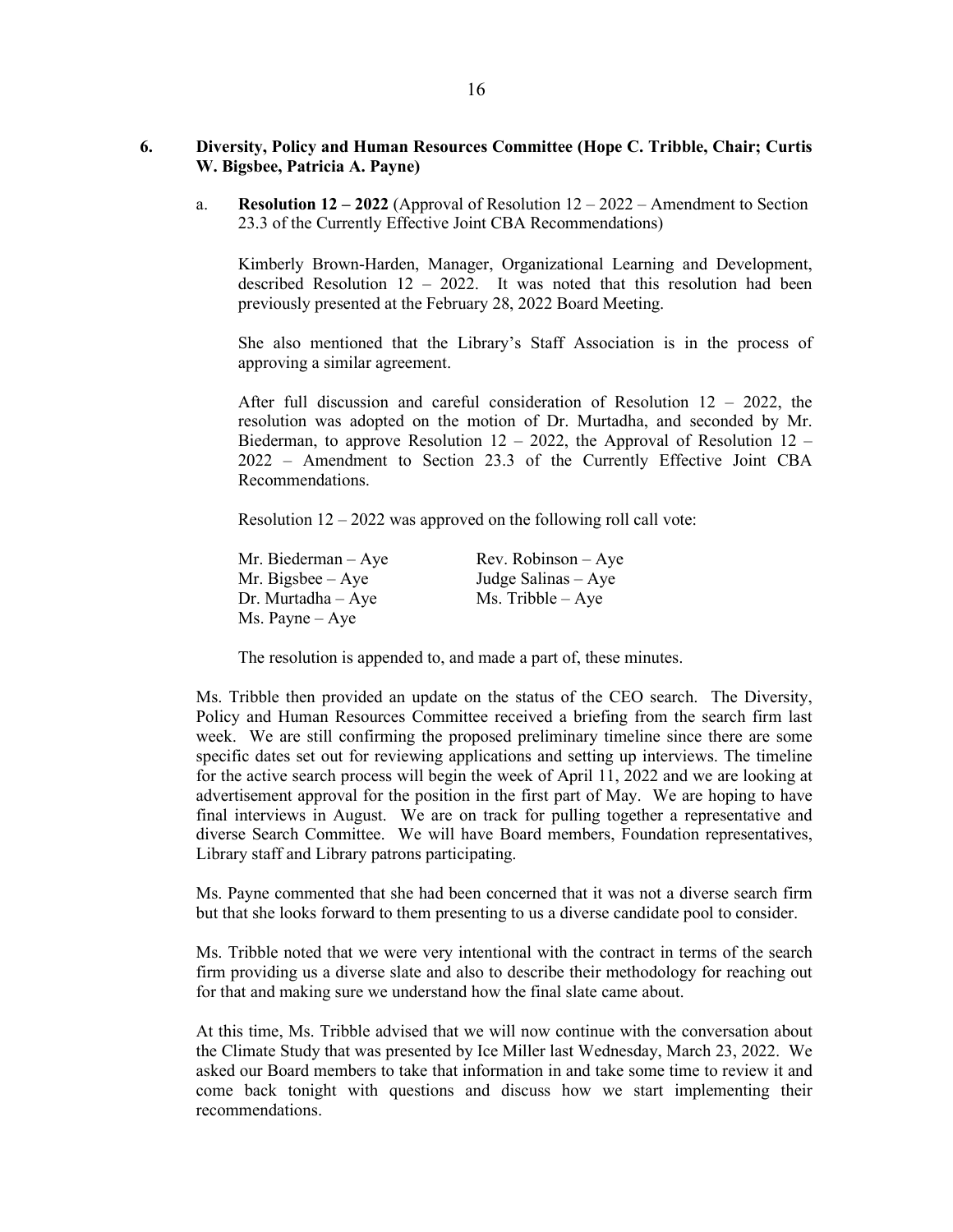She again thanked the Library employees for their input and hopes that they'll take some time to continue to review it. This is a  $90<sup>+</sup>$  page document so there is a lot there to look at. A lot of it is inclusive of specific comments by our employees and others who have been interviewed. She hopes that everyone will take the time to use this report as a basis to make meaningful change.

She acknowledged that a lot of work has happened so far and also to quote someone famous, "We have miles to go before we sleep." There is significant work to be done.

Ms. Tribble advised that Library employees will have the opportunity to ask questions on March 31, 2022 at 9:00 a.m. at a meeting via a Town Hall format.

With that, Myra Selby and her team from Ice Miller are here to take questions from the Board.

Myra Selby, Partner, Ice Miller, began by addressing the Board as follows:

Thank you Board members for allowing us to be with you again today to hear your questions, further discuss any concerns that you may have that we can talk over with you about our report and any of the work that we've done. Thank you to the entire Library community – the Board, employees, constituents and patrons for allowing us to be on this important journey. It is a long journey but one that we met the Library on as you were already on the journey. We came along on the pathway when you invited us in. Employees especially were important as they participated with us in surveys and focus groups. They were willing to share their experiences, and in some cases, their pain. We are deeply appreciative of that because that is what matters. That is what all of this work is about at the end of the day. In our Focus Groups, every single one of them, we ask this question, "Why do you stay at the Library?" We asked how long everyone had been at the Library. They heard from months to decades and again and again and again they replied, "I love the Library," "I love my job" or "The Library is essential to the community." Comments like that rang out again and again. I know that the Board is aware of this but I wanted you to know that we heard it over and over again.

We'd like to begin this evening by addressing some questions that have reached us since our presentation last week.

First – Why focus on race?

Well, we know that when we examine race and racism that that lens allows exposure and site lines to intersected identities and it allows visibility to other marginalized communities. So, it allows us to see all.

Another question that came up was about the way in which we compared race. White to black on certain questions and how we aggregated the data in order to do so.

Ice Miller noted that the decision to aggregate the data based on race and based on experiences of those who self-identified as black employees versus a white employee it was to be able to assess where experiences and perceptions of the Library's climate diverged. We know that the inequitable climate and the concerns raised by employees harms all, regardless of race. We thought it was important to show where that divergence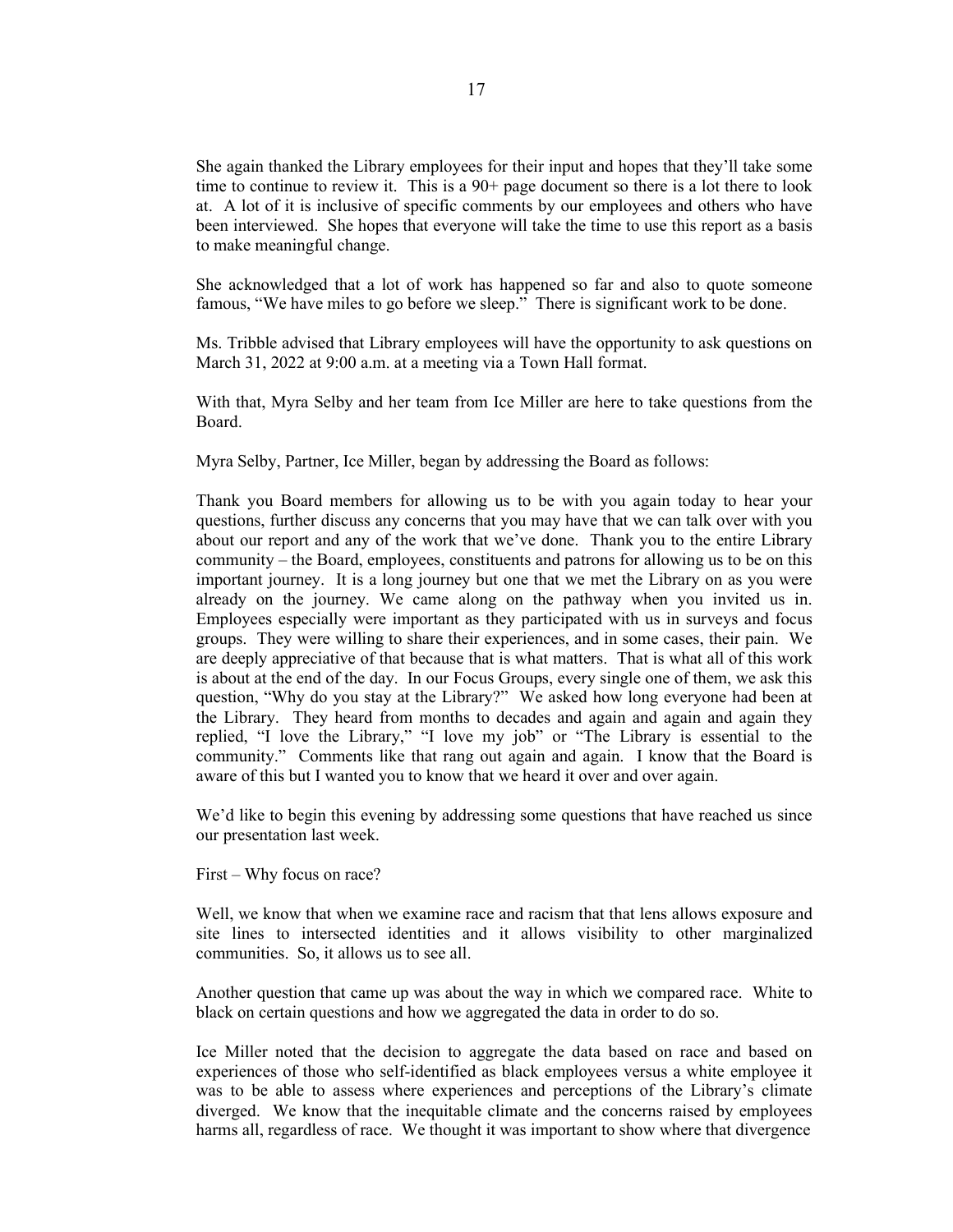existed based on the survey data that was reported.

Ice Miller also reminded everyone that we grouped the data for directional purposes. We will provide the full dataset to the Library for additional analysis. They can use selfidentify information that employees provided, for example, by gender, by workgroup or by tenure.

Ice Miller was made aware of a concern about a survey comment from an employee during the presentation concerning transgender identity. We'd like to give you more information about that this evening as well.

Ice Miller noted that the comment, as it related to employees asking this individual private information regarding their gender transition, we included that in the Climate Study but it did not include any identifying information related to that individual. The conduct described in the comment is also a common micro-aggression. That trans employees experience within the workplace was important to include that as reflection of the IndyPL climate and an area that requires focus and additional education given the nature of that comment and how inappropriate it was.

#### What is next?

Ms. Selby mentioned that Ice Miller is here with you tonight for your questions, considerations and deliberation. In terms of the role of Ice Miller's Group, we consider this to be the implementation phase as we have provided the report and we are now into the phase of considering discussing with you the report and with the employees at the all staff meeting this week. We also point to next steps which include reactivating the Go Team, which is the internal Library team identified for this work, as well as activating other internal groups that the Library already has in place such as the Equity Council and various affinity groups within the Library that are committed to this work and of course you heard tonight from the Union being committed to equity in the Library.

So, of course, we will continue to provide consultation as we have been working with the DEI Officer, Ms. Hughes. We have already had those conversations to make sure that we kick off the Go Team going forward. We are at that phase now where much of the work depends on the next steps decided by Library leadership as far as going forward and I know that Ms. Hughes is also ready to begin the work. The recommendations that are in our report are offered as a guide for going forward. They are recommendations and specifics are attached to the extent that we had that information and data. There will be more that the Library will want to provide.

She then offered to take any questions.

Ms. Payne asked Ms. Selby why Ice Miller felt it was necessary to explain the comment on trans. Did someone speak to you about that or was it something to give additional information?

Ms. Selby responded that we were given information about there being a concern about the comment.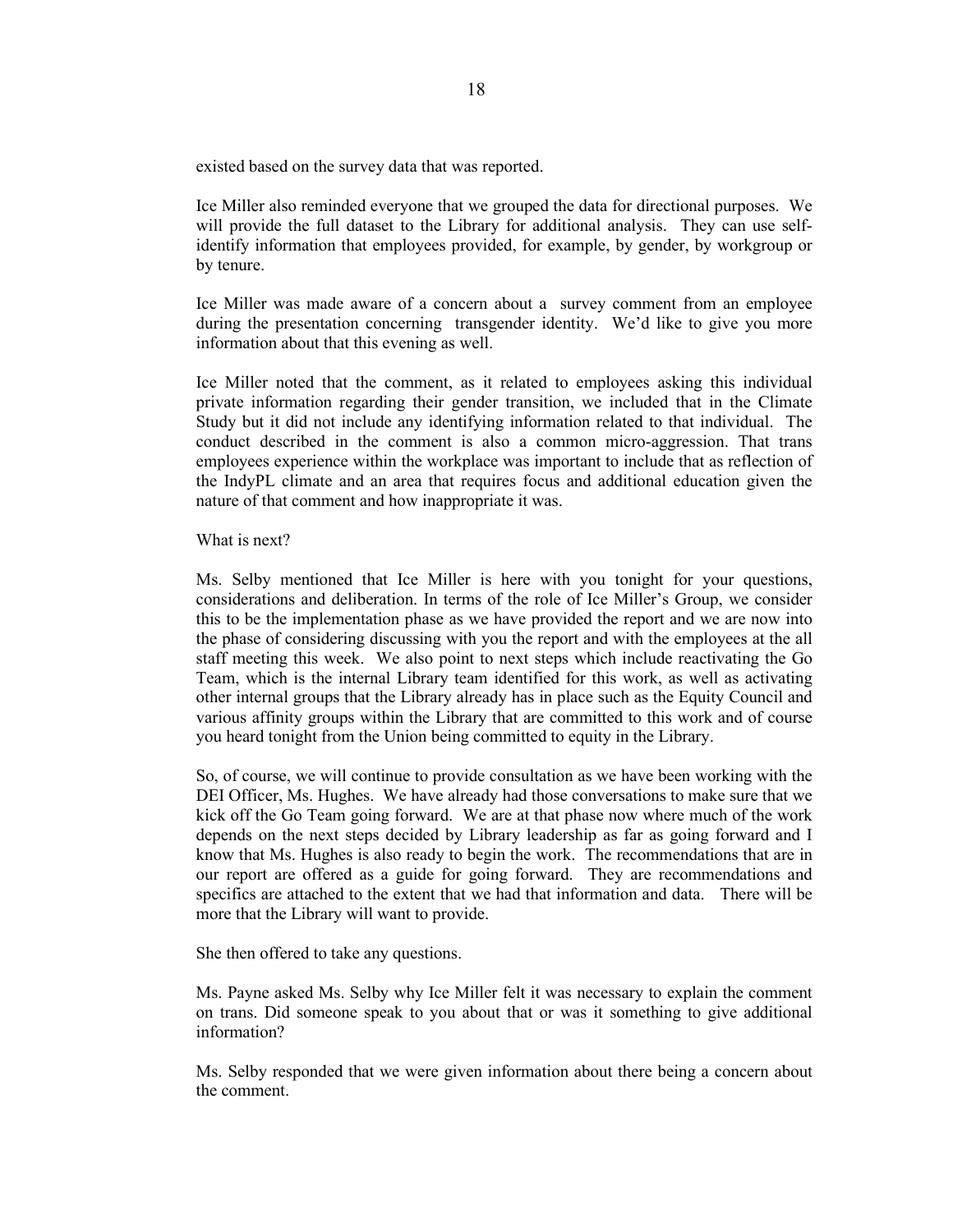Judge Salinas commented that he was surprised about the wide range of comments that Ice Miller was able to get from our staff. He feels it's important that we get buy-in from all our staff as we move forward on this approach that we're taking. He did notice some strong comments. Any ideas or suggestions on how to approach that?

Ms. Selby confirmed that Judge Salinas was speaking about the comments regarding resisting racial equity.

She advised that Ice Miller was not surprised by those comments because there are individuals/employees that are not on board with the idea of a fair and equitable workplace. Certainly, we encounter that in our work every single day in our own workplace and we work against it so that notion does not prevail. She believes that many on the Ice Miller team would say that therein lies the rub because there are going to be individuals who either don't believe that there is any lack of equity or just simply refuse to participate in the work going forward.

Ice Miller also commented that as the Library continues to pursue the transformational change from a culture standpoint, making it so folks who are bought in and are supporting this work that is the culture they are experiencing and so it becomes a silent minority of folks who are in opposition and that culture is not a space where they can flourish or where they can present opposition to the transformational change that the Library is seeking.

Ice Miller noted that it starts at the top and if there is buy-in from leadership then the small minority of folks that are resisting won't last or their resistance won't have an impact. So, if there is buy-in from leadership shown you should be able to move forward.

Rev. T.D. Robinson asked Ice Miller if there were two or three reoccurring themes that stood out when compiling the data?

Ms. Selby commented that one thing that did stand out to us was that there were certain employee groups by job classification that felt marginalized and they were the employees who work in Shipping and Receiving and Pages. Those kinds of classifications that labeled themselves as "we're the unseen and the unappreciated." Those concerns came through in the Focus Groups and in the employee survey.

It was also noted that racially diverse candidates who are being promoted are not being given credit for their work and their ability. They are being seen as a token hire and that is especially pernicious in terms of changing the culture and those folks' success being taken away from them. It's important that those hiring practices be resolved immediately and that transparency and accountability prevails to ensure that folks aren't tokenized in that way or seen as just a diversity hire. That will continue to erode any progress that the Library seeks to make until that is fixed.

Ms. Tribble said she was struck by the Board score and the idea that there is so little trust in the Board that we will do what's right for the Library and to govern well. She wanted Ice Miller to talk about how to approach those recommendations for the Board in terms of "we've been operating outside of the Strategic Policy role and gotten into day-to-day managing."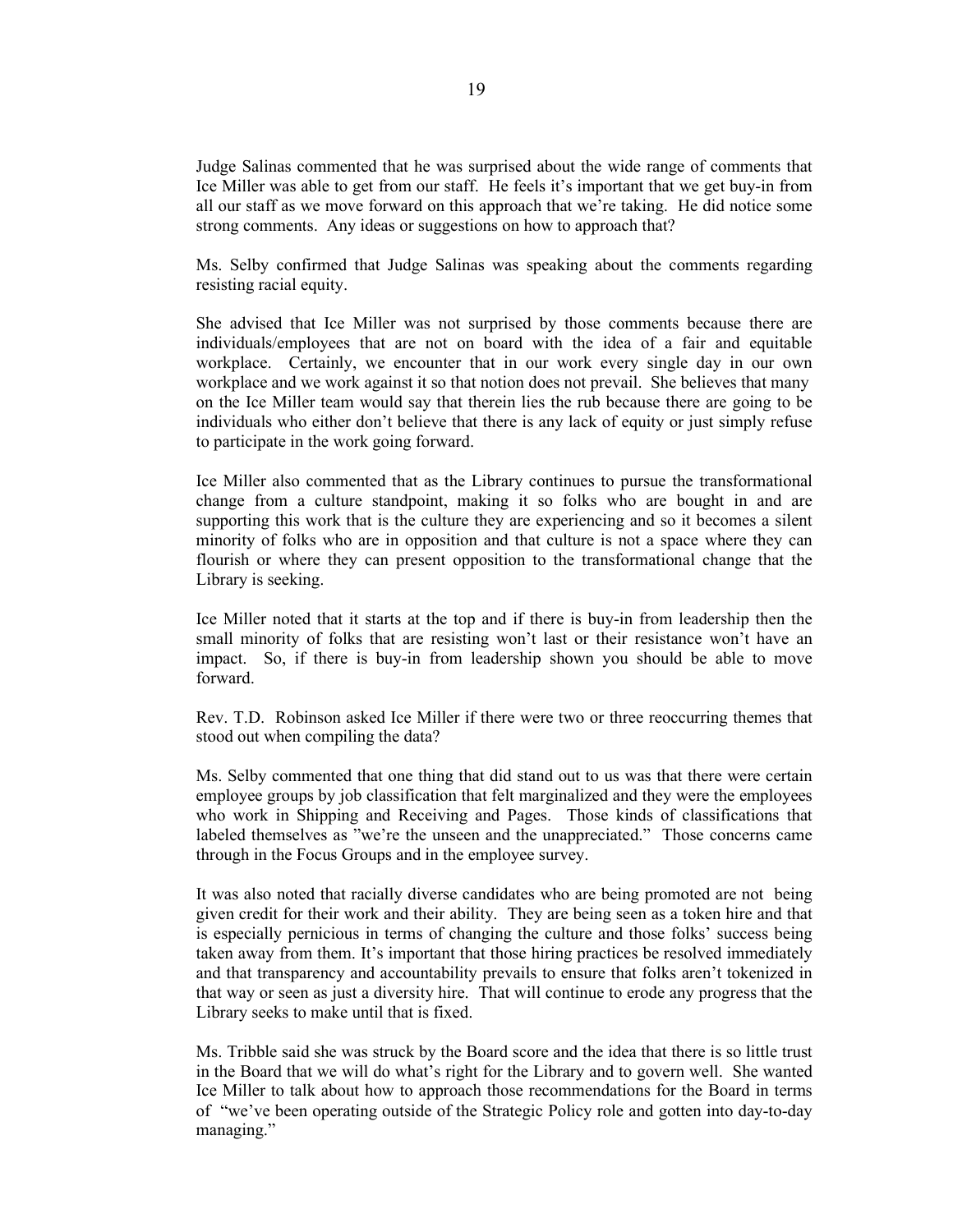Ice Miller noted the comment came from reviewing the "In The Public Trust" manual so we would prefer the Board to go back and re-visit the manual where it talks about specific roles for the CEO versus the Board as a whole. It is recommended that the Board adhere to a chain of command. The Director is the only employee that should be reporting to the Board and all other employees report to the CEO. Individual complaints should go through the Library's grievance procedure or to direct supervisors. Ice Miller has drafted some language the Board might use if they get individual complaints as follows: Thank you for contacting us regarding your concerns. Pursuant to the Board duties described in the "In The Public Trust Manual," the Board may not resolve individual complaints which should be handled through the Library's grievance procedures or your direct supervisor. The Board is responsible for carrying out strategic and policy decisions that impact the entire Library system. As you know, Board meetings are open to public comment and we encourage you to bring any concerns to our attention. The Board might consider agreeing to such comment during the public meetings and thank you for your continued service to the Library.

Ms. Tribble also commented on the staffing disparity. The difference in the staffing at IndyPL as is compared to other libraries of similar size serving similar populations. She asked Ice Miller if they had any more to expand on that. Also, she was looking at training. Training was mentioned on two things. One, the DEI training and how it is implemented within the system. Secondly, technical training for doing your job and this idea of "go get em tiger." You've got the position now – go get em tiger. This idea of a training to get people familiar with the policies and procedures. If Ice Miller has any additional things that would be useful for us as we continue to think about how to do this, she would like to hear that.

Ice Miller responded. As mentioned last week, as it relates to any recommendation, that is going to be left up to Human Resources but it was noted that Dr. Murtadha brought up the point about investing in diverse candidate pools and there is a way to be intentional about that. In the study, we not only had numbers but also had a number of resources that other libraries are using that may be helpful and beneficial.

With regard to training, Ice Miller also commented that you can train people all day but if your systems are inequitable, training isn't going to lead to the outcomes that you are seeking. You need to think about the various HR systems that were discussed in the report. How do you re-design those in a way to ensure equity and to mitigate how bias could surface in addition to the training. So, focusing on changing systems you hope that you can change people but there are going to be folks that are resistant. If we can make the systems and processes more bias-proof, it will lead to better outcomes.

Ms. Selby also added that the Library should equip the DEI officer, who will be key in moving forward in this work, with the appropriate ability to focus on the work to make sure that her role is clear and that she has the resources to do the work.

Ms. Payne mentioned that we should listen to what she needs to do the job.

Ms. Selby responded that that is one of the ways in which we sometimes allow people to be segmented into roles where they get siloed. For example, if it is helpful for the DEI officer to actually have an eye to a special effort that's happening on the collection side, there could be room for that and it could be important for the DEI efforts but it would also be important that that be coming from the DEI officer clarifying what she needs and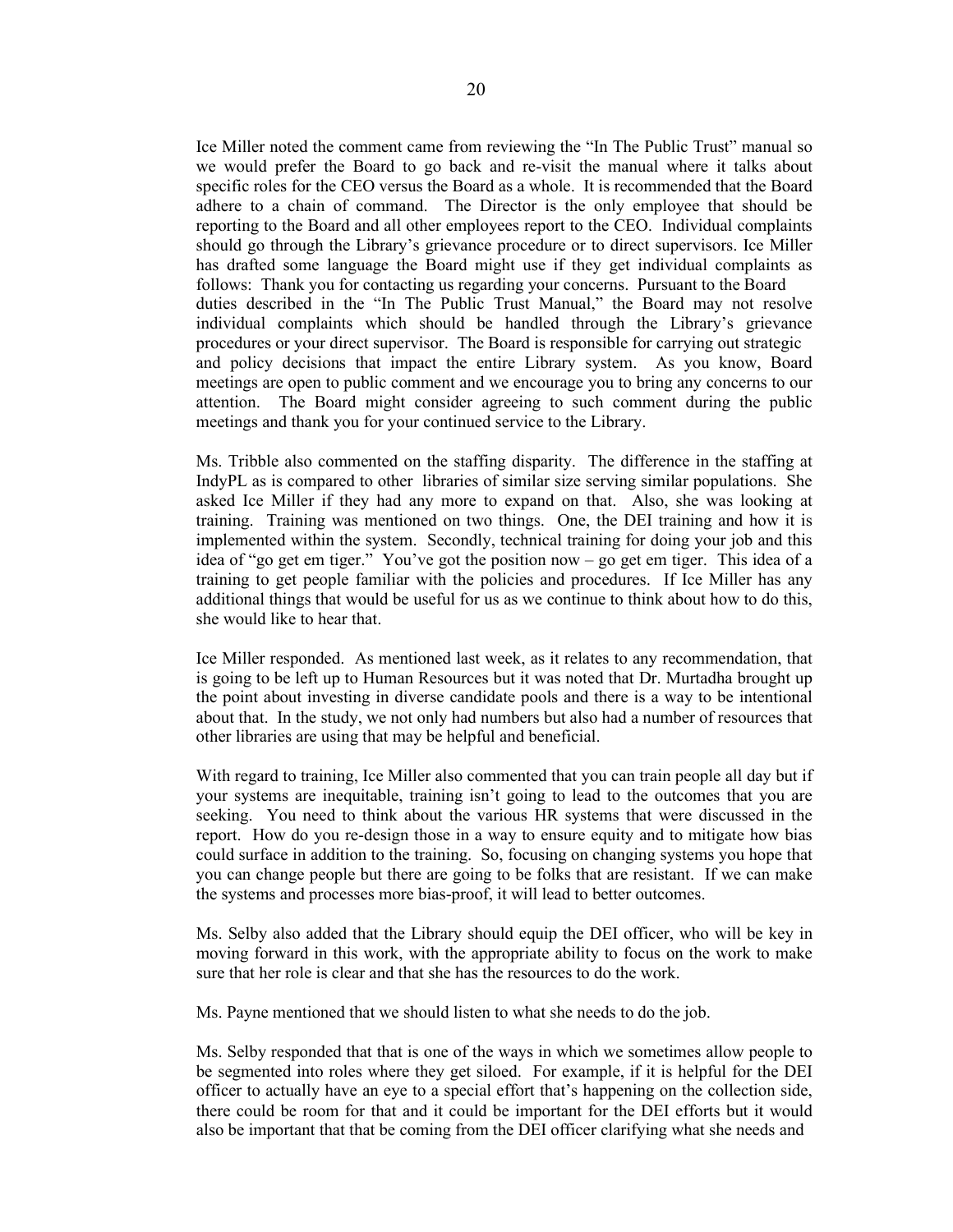what would be helpful for her role. Too many times we see organizations that don't listen.

Then, Ms. Tribble mentioned that one of the recommendations is that we do internal focus. We know that we're going to have a new Interim CEO. Could you please talk about how to use this over these next several months while we're in the process of searching for the new CEO -- how do we start to prepare to improve the climate and the culture while we're doing that search?

Dr. Murtadha then commented that there is a difference between climate and culture. They have been used inter-changeably here and she has been trying her best not to speak to it but you're raising such an important point. The words keep referring to climate, climate, climate. The climate can be a toxic climate and the words from the Union and so many people have come and presented on that matter. There was nothing new that was presented about the toxicity of the climate. The culture of an organization is very different. It speaks to the values, beliefs and systems and there is no bias-proof system. There is none. When you speak to the climate, you're talking about the way that staff feel about it, much like the weather. You feel a particular way about the conditions and the environment and so our Union and our staff representatives have said to us again and again that this doesn't feel right. It is a place which does not feel right in terms at the administrative level, executive level, Board level, and the honoring of staff. All those things that have been carefully brought out by this report. But that notion of culture speaks to a very different thing. So, thank you for making that distinction.

Ms. Tribble continued with her inquiry with regard to following Ice Miller's recommendation for an internal focus. How we can optimize that, especially during this next period of time where we will have another Interim CEO who is going to be managing the climate and the culture over these next several months until we've identified the permanent CEO?

Ms. Selby responded that it is important that you move forward and not set it on the shelf awaiting the new CEO. Of course, that's a challenge but recognizing that the time is now and taking advantage of the energy that exists no, she feels there are some ways in which you can begin that internal focus. There are several findings, as well as recommendations that focus on the HR area and people practices and that would be a useful way in which to begin that internal focus. That really is critical to the success of the change irregardless of the particular CEO at the time. It's also work that would continue on into and under a new CEO. It would be a good investment of energy and resources.

Mr. Tribble asked one more question. How do we leverage this best during the CEO search?

Ms. Selby advised that she would first hope and imagine that a viable candidate would be very interested in not the report itself but the effort that went into the report from the Library, including employees and Board members and from constituents. That would be the way in which you can leverage it. You can also expect that a viable candidate would have his or her own ideas about moving forward and leading the change process.

At this time, Judge Salinas thanked Ice Miller for their presentation at tonight's meeting,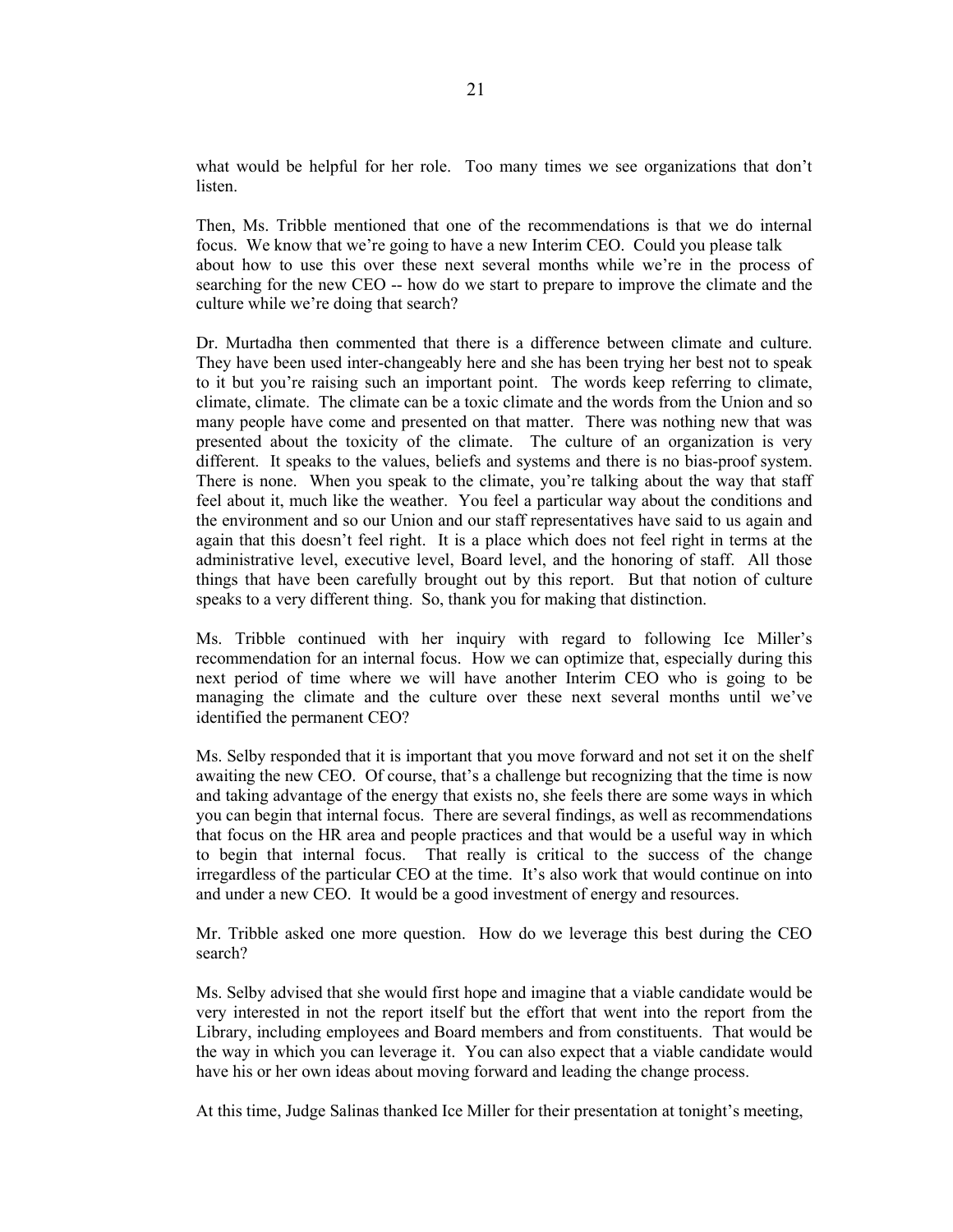# **7. Facilities Committee (Curtis W. Bigsbee, Chair; Dr. Khaula Murtadha, Rev. T. D. Robinson)**

Mr. Bigsbee announced that there were no items from the Facilities Committee this month.

### **8. Library Foundation Update**

Rev. Robinson reviewed the information contained in the March 2022 Update.

#### **News**

The Foundation launched its inaugural annual fundraiser, Circulate: Night at the Library, on Saturday, March 12, 2022. More than 300 guests attended and over \$85,000 was raised through sponsorships, ticket sales, a silent auction and donations. Many thanks to all Library Trustees and staff who supported the event.

#### **Donors**

The Foundation thanks 148 donors who made gifts last month. The following are our top corporate and Foundation donors:

BKD, LLP Harrison Center JPMorgan Chase Foundation Lilly Endowment, Inc. Mattingly Burke Cohen & Biederman LLP Meijer Meridian Investment Advisors, Inc. Schmidt Associates

#### **Program Support**

This month, the Library Foundation is proud to provide more than \$85,000 to the Library. Examples of major initiatives supported include On the Road to Reading, Central Author Engravings, Bilingual Storytime and Career Center.

# **9. Report of the Interim Chief Executive Officer**

#### a. **Confirming Resolutions**

Mr. Helling requested that the Board approve Resolution 16 - 2022 Regarding Finances, Personnel and Travel. He commented that it is the standard resolution.

#### 1) **Resolution Regarding Finances, Personnel and Travel (16– 2022)**

Mr. Bigsbee made the motion, which was seconded by Rev. Robinson, to approve Resolution 16 – 2022, the Resolution Regarding Finances, Personnel and Travel.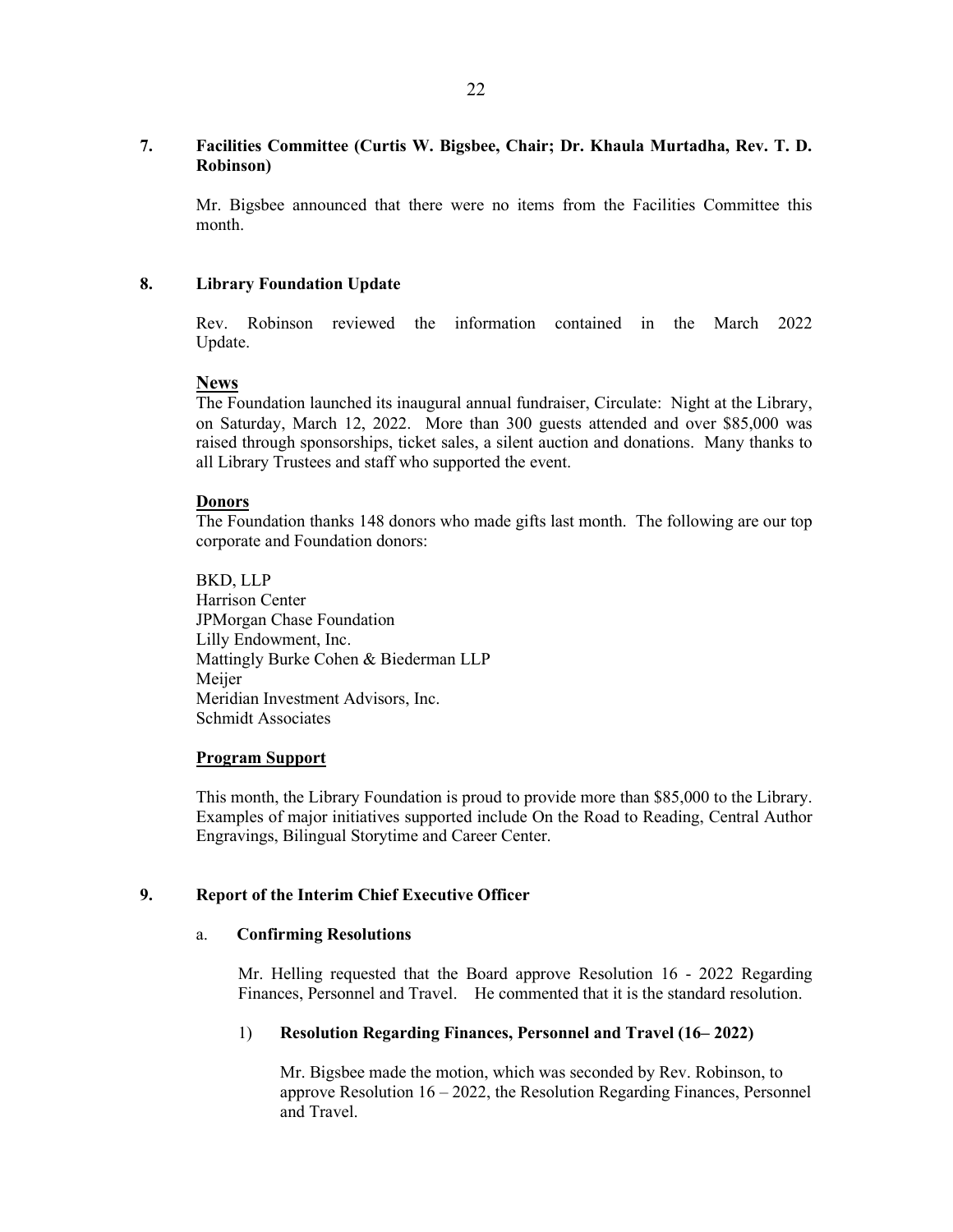Resolution 16 – 2022 was approved on the following roll call vote:

Mr. Biederman – Aye but Abstained from Line Item 75716 Mr. Bigsbee – Aye Rev. Robinson – Aye<br>Dr. Murtadha – Aye Judge Salinas – Aye Judge Salinas – Aye Ms. Payne – Aye Ms. Tribble – Aye

The resolution is appended to, and made a part of, these minutes.

### **UNFINISHED BUSINESS**

**10.** None.

#### **NEW BUSINESS**

**11.** At this time, Judge Salinas announced that John Helling's last day as Interim CEO will be April 1, 2022. The Board will move forward tonight on a resolution to name a replacement for the position of Interim CEO. The resolution that the Board will consider this evening is for the Interim CEO position, not the permanent position as was stated earlier by Ms. Tribble. That opening is being handled and vetted through a different process. It is his hope that moving forward with our new Interim CEO, the Board and all our staff will come together and continue to work for the good of the Library and the community it serves.

The Board was then provided with a hard copy of Resolution  $17 - 2022$  to Name Nichelle M. Hayes as the new Interim CEO for the Library beginning on April 2, 2022.

After full discussion and careful consideration of Resolution  $17 - 2022$ , the resolution was adopted on the motion of Dr. Murtadha and seconded by Ms. Payne, to approve Resolution 17 – 2022, to name Nichelle M. Hayes as the new Interim CEO for the Library beginning on April 2, 2022.

Resolution 17 – 2022 was approved on the following roll call vote:

| Mr. Biederman $-$ Aye    | $Rev. Robinson - Ave$ |
|--------------------------|-----------------------|
| Mr. Bigsbee $-$ Aye      | Judge Salinas – Aye   |
| $Dr.$ Murtadha $-$ Aye   | $Ms.$ Tribble $-$ Aye |
| $Ms. \text{Payne} - Aye$ |                       |

The resolution is appended to, and made a part of, these minutes.

Ms. Hayes was invited to step forward to say a few words.

Ms. Hayes commented that she appreciates the Board giving her their confidence that she can help to lead and motivate and shepherd and hopefully to start the healing process for our system. We have amazing staff members across the board, up and down, people that came last week and people that have been here for decades. She's hoping that we can move all of us forward. She concluded by thanking the Board for the honor.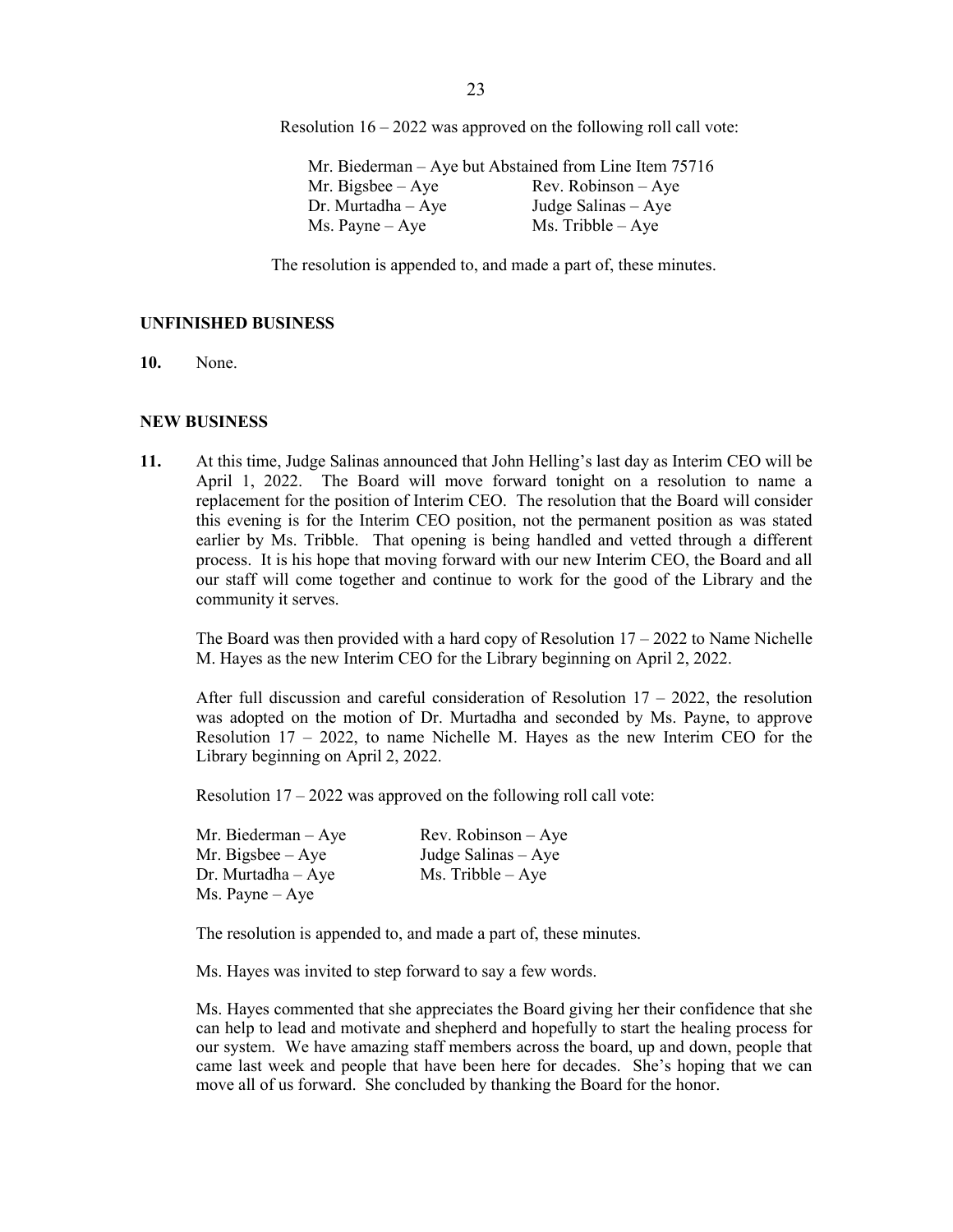# **AGENDA BUILDING**

**12. Future Agenda Items –** This time was made available for discussion of items not on the Agenda which were of interest to Library Board members and the opportunity was given to suggest items that should be included on future Library Board Meeting Agendas.

Items suggested for upcoming Board Agendas are as follows:

**April 2022 -** None

# **INFORMATION**

- **13. Materials** 
	- a. **Notes of March 14, 2022 Facilities Committee Meeting**
	- b. **Notes of March 15, 2022 Finance Committee Meeting**

# **14. Board Meeting Schedule for 2022 (Notice and Place of Meeting) and Upcoming Events/Information**

- a. **Board Meetings for 2022 Schedule** will be updated throughout the year as necessary.
- b. **Library Programs/Free Upcoming Events** may be found at attend.indypl.org.

# **15. Notice of Special Meetings**

None.

# **16. Notice of Next Regular Meeting**

Monday, April 25, 2022, at the Library Services Center, 2450 North Meridian Street, at 6:30 p.m.

# **17. Other Business**

None.

# **18. Adjournment**

The Secretary announced that there was no further business to come before the Board.